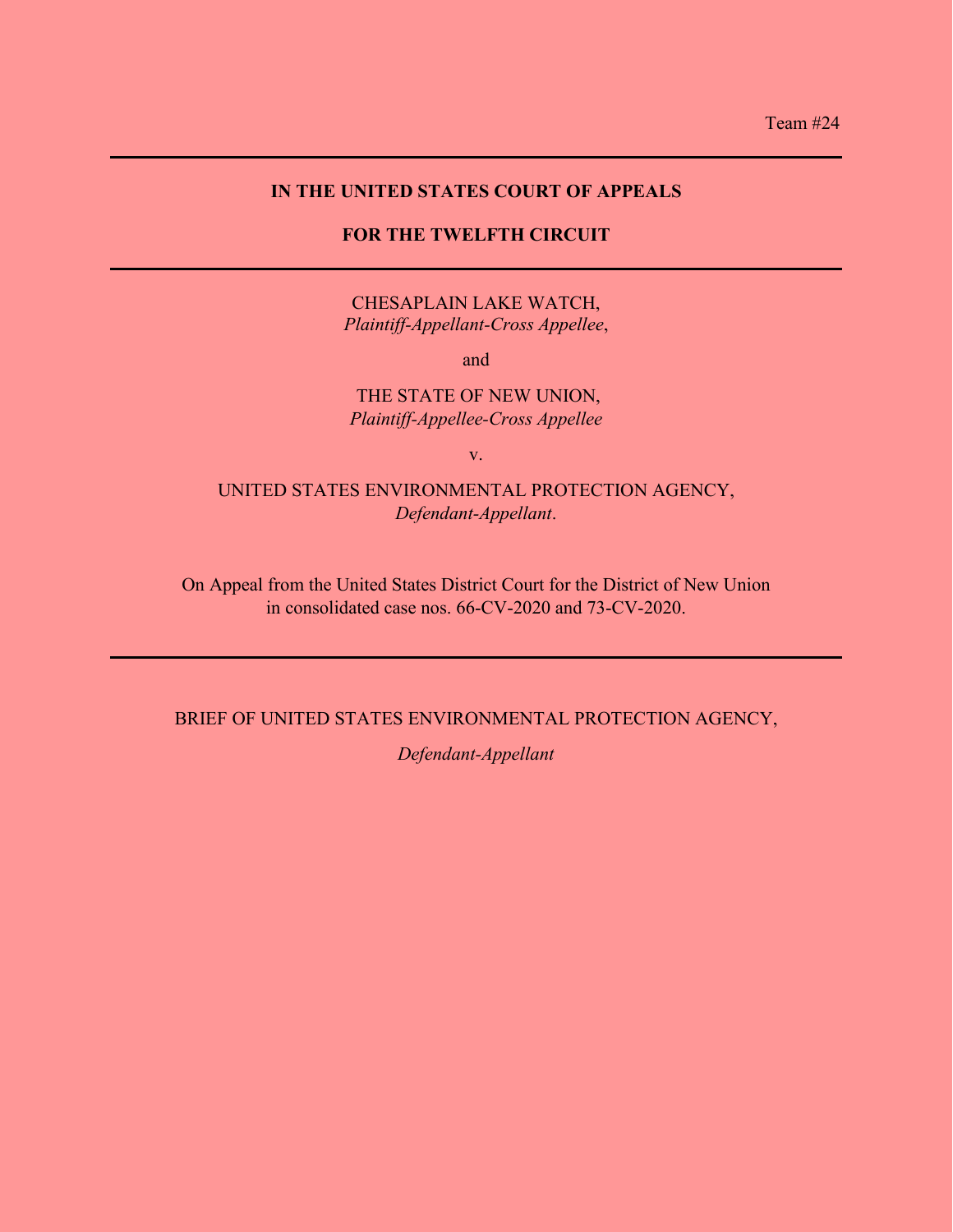# **Table of Contents**

| I.             | Both New Union's and CLW's Challenges to the Pre-Implementation TMDL Are                  |
|----------------|-------------------------------------------------------------------------------------------|
| П.             | EPA's interpretation of "total maximum daily load" is entitled to deference and           |
|                | A. EPA's rejection of New Union's TMDL for failure to include allocations is entitled to  |
| 1.             | Under Chevron Step One, the CWA is ambiguous as to whether TMDL may include               |
| 2.             | Under Chevron Step Two, EPA made a reasonable policy choice by including                  |
|                | B. EPA's implementation of an annualized phosphorus TMDL is entitled to Chevron           |
| $\mathbf{1}$ . | Under Chevron Step One, Congressional intent as to the timeframe of TMDL regulation       |
|                | 2. Under Chevron Step Two, annualized regulation of a pollutant not susceptible to daily  |
|                | C. EPA's implementation of a staged phosphorus TMDL is entitled to either Chevron or      |
| 1.             | Under Chevron Step One, Congress is silent as to the timeline for the implementation of   |
| 2.             | Under Chevron Step Two, it is reasonable for EPA to allow for a staged reduction in       |
| 3.             | In the alternative, the court should apply Skidmore and uphold EPA's interpretation. . 28 |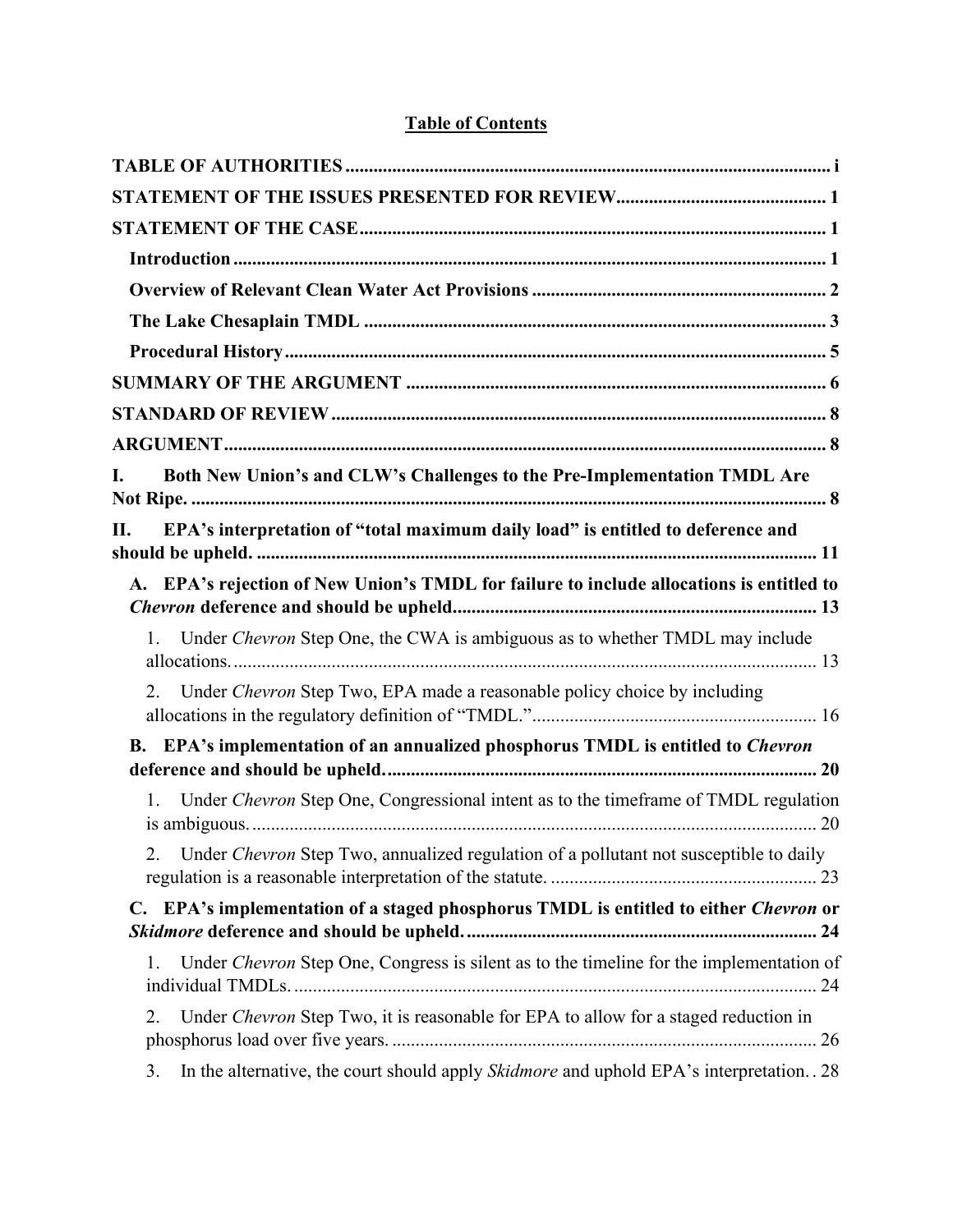| III. Under EPA's TMDL regulation, EPA did not act arbitrarily and capriciously by                    |
|------------------------------------------------------------------------------------------------------|
| A. EPA's TMDL regulations allow EPA to offset point source controls with nonpoint                    |
| 1. EPA's TMDL regulations unambiguously allow EPA to substitute nonpoint source                      |
| 2. In the alternative, under <i>Auer</i> , EPA's interpretation of its regulations is reasonable and |
| 3. The character and context of EPA's interpretation entitles it to controlling weight 32            |
| B. EPA did not act arbitrarily or capriciously under the APA when it offset WLAs with                |
|                                                                                                      |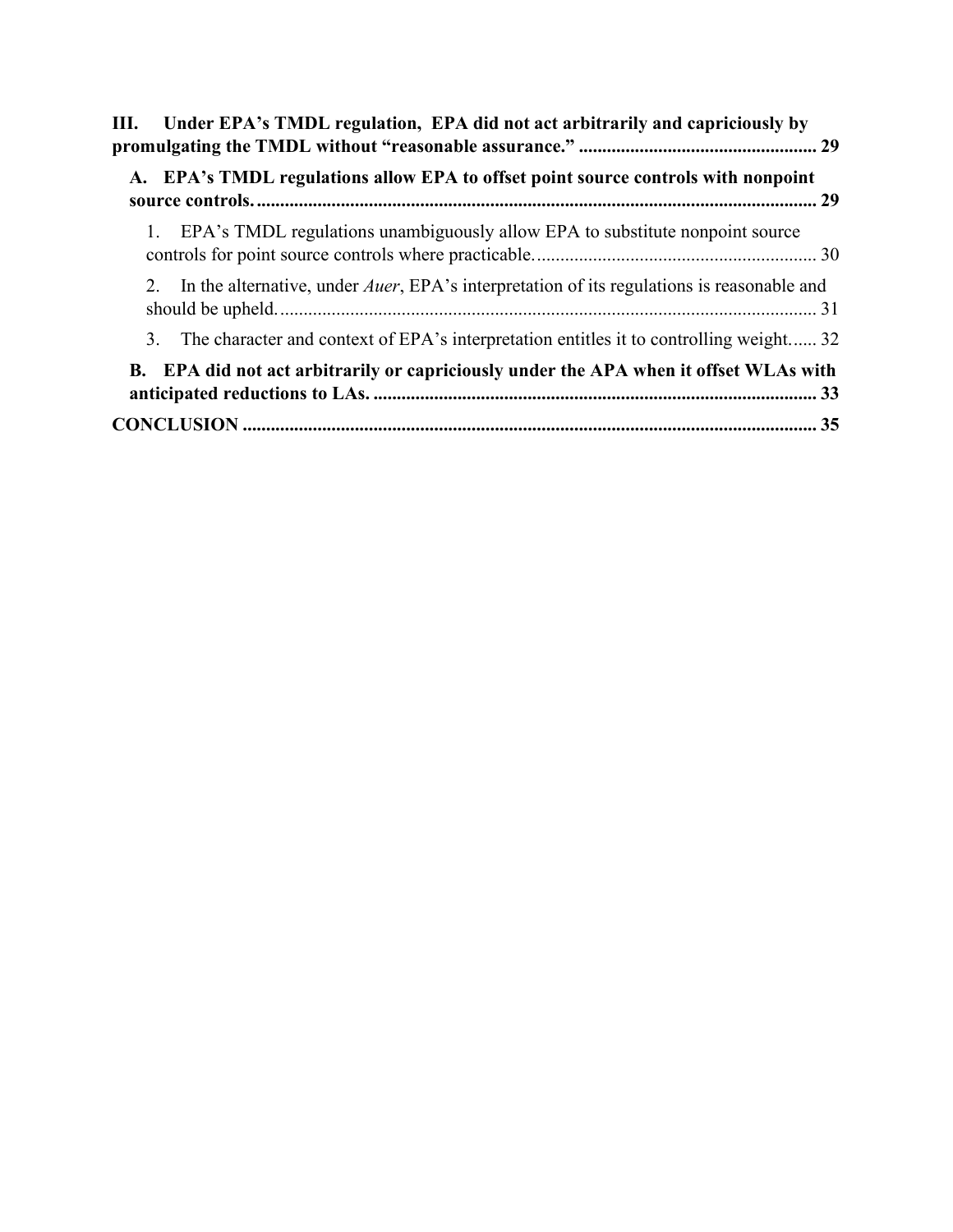# **TABLE OF AUTHORITIES**

# <span id="page-3-0"></span>**Cases**

| Am. Farm Bureau Fed'n v. U.S. EPA, 792 F.3d 281, 293 (3d Cir. 2015) 9, 13, 18                   |  |
|-------------------------------------------------------------------------------------------------|--|
|                                                                                                 |  |
|                                                                                                 |  |
|                                                                                                 |  |
|                                                                                                 |  |
|                                                                                                 |  |
|                                                                                                 |  |
| City of Arcadia v. U.S. EPA, 265 F. Supp. 2d 1142, 1156-59 (N.D. Cal. 2003), aff'd mem., 2005   |  |
|                                                                                                 |  |
|                                                                                                 |  |
|                                                                                                 |  |
|                                                                                                 |  |
|                                                                                                 |  |
| Delaware Dept. of Natural Resources and Environmental Control v. U.S. Army Corps of             |  |
|                                                                                                 |  |
|                                                                                                 |  |
| FDA v. Brown & Williamson Tobacco Corp., 529 U.S. 120, 132-33 (2000) 13                         |  |
|                                                                                                 |  |
| Gasner v. Bd. of Supervisors of the City of Dinwiddie, Va., 103 F.3d 351, 356 (4th Cir. 1996) 7 |  |
|                                                                                                 |  |
|                                                                                                 |  |
| Martin v. Social Security Administration, 903 F.3d 1154, 1159 (11th Cir. 2018)  10              |  |
|                                                                                                 |  |
|                                                                                                 |  |
| Motor Vehicle Manufacturers Ass'n of U.S. v. State Farm Mut. Auto. Ins. Co., 463 U.S. 29, 43    |  |
|                                                                                                 |  |
|                                                                                                 |  |
| National Cable & Telecomms. Ass'n v. Brand X Internet Services, 545 U.S. 967, 980, 997 (2005)   |  |
|                                                                                                 |  |
| Nat'l Cable & Telecommunications Ass'n, Inc. v. Gulf Power Co., 534 U.S. 327, 339 (2002) 11     |  |
| Natural Resources Defense Council v. EPA, 16 F.3d 1395, 1400-01 (4th Cir. 1993) 33              |  |
|                                                                                                 |  |
|                                                                                                 |  |
|                                                                                                 |  |
|                                                                                                 |  |
|                                                                                                 |  |
|                                                                                                 |  |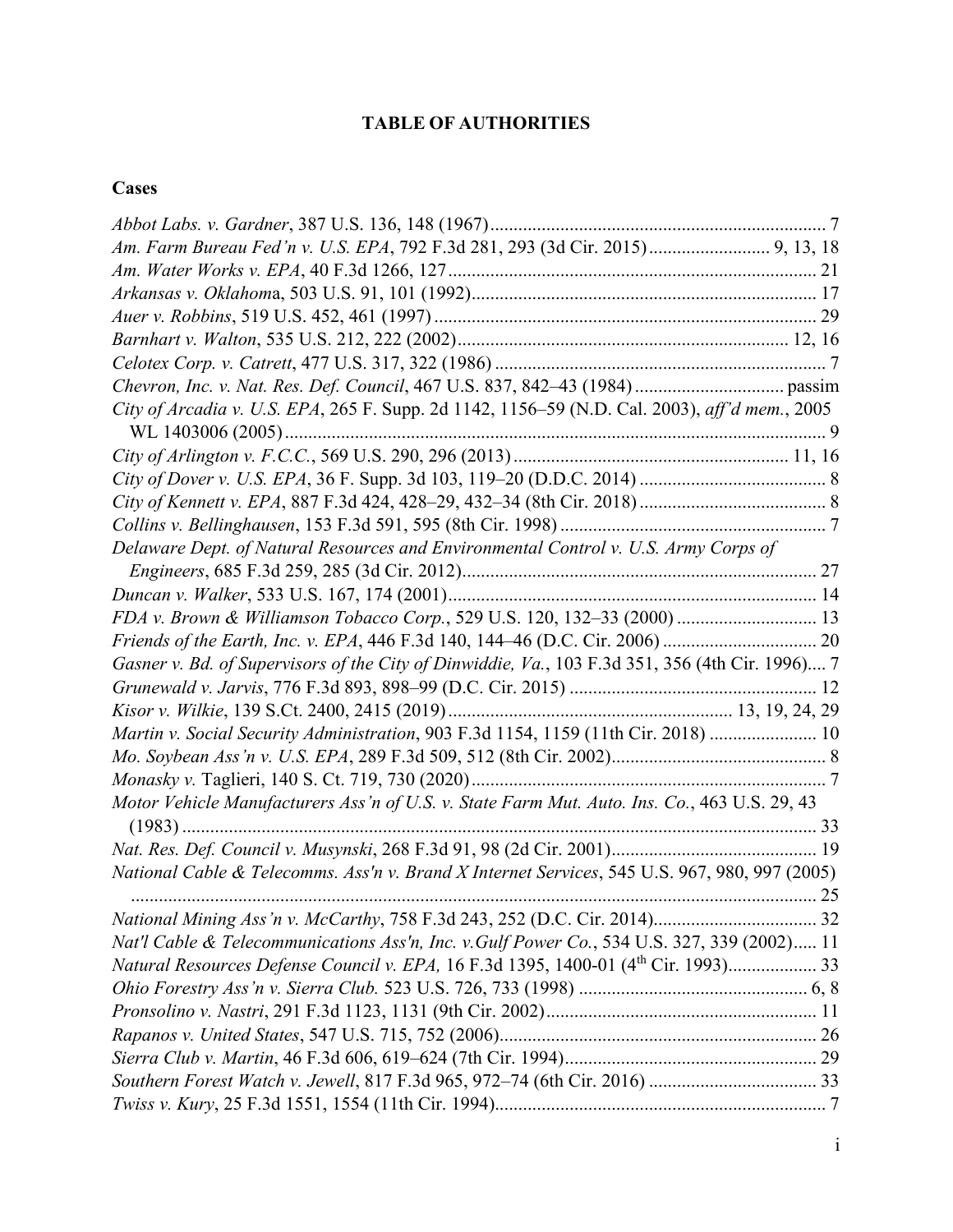# **Statutes**

# **Regulations**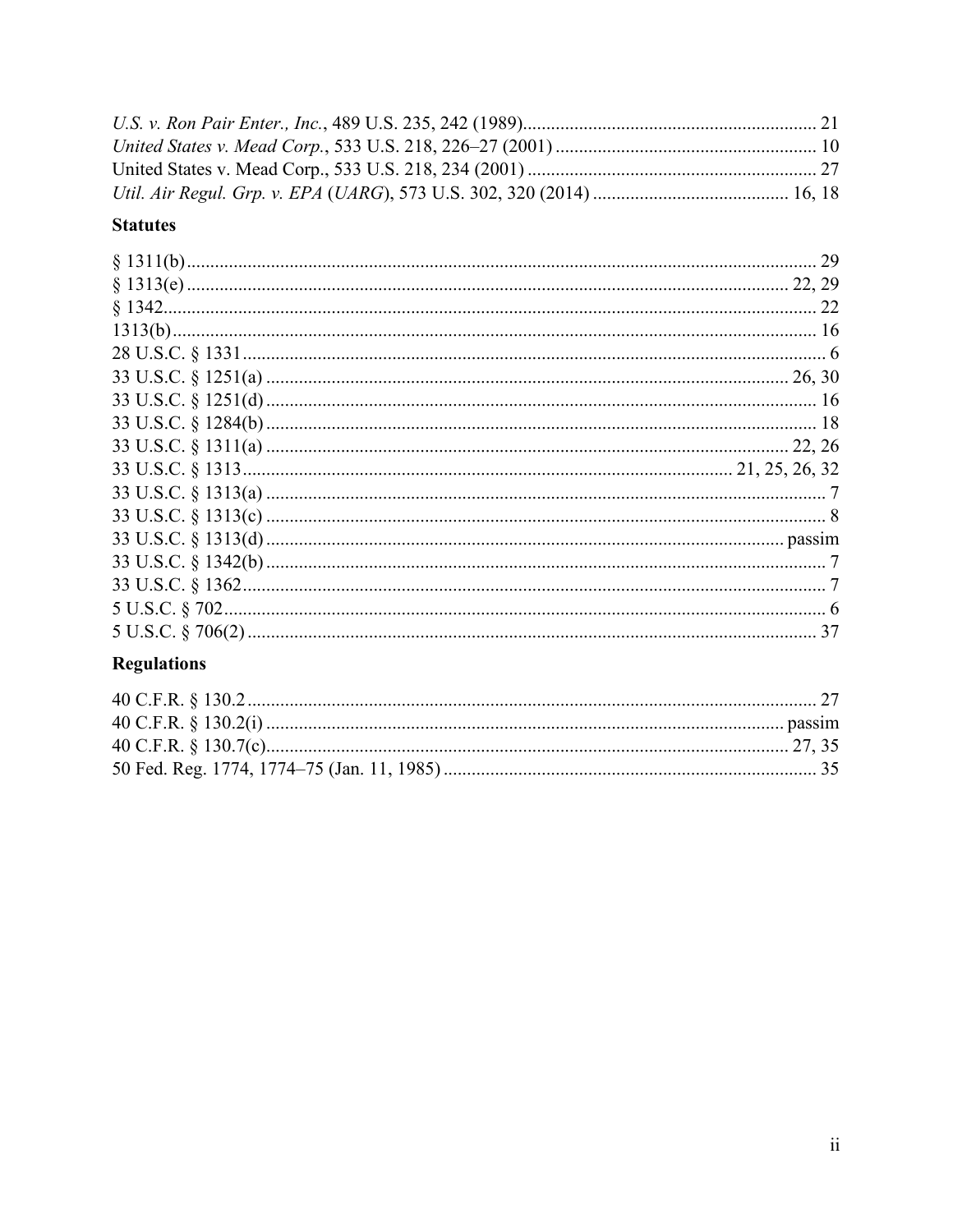### **JURISDICTIONAL STATEMENT**

The United States District Court for the District of New Union exercised jurisdiction over these consolidated claims pursuant to 28 U.S.C. § 1331 and 5 U.S.C. § 702. On August 15, 2021, the District Court granted summary judgment in favor of Plaintiff New Union in No. 66-CV-2020, and against Plaintiff Chesaplain Lake Watch, dismissing the complaint in No. 73-CV-2020. Plaintiffs and Defendant filed a timely Notice of Appeal.

### **STATEMENT OF THE ISSUES PRESENTED FOR REVIEW**

- <span id="page-5-0"></span>I. Are New Union's and CLW's challenges to the Lake Chesaplain TMDL ripe for review?
- II. Was EPA's determination that the Lake Chesaplain TMDL was insufficient absent load allocations and wasteload allocations contrary to the law under  $\S 303(d)$  of the Clean Water Act?
- III. Was EPA's decision to promulgate the staged and annualized Lake Chesaplain TMDL consistent with § 303(d) of the Clean Water Act?
- IV. Was it arbitrary and capricious or an abuse of discretion for EPA to adopt wasteload allocation credits for implementation of the Lake Chesaplain TMDL without reasonable assurance that Best Management Practices would be implemented by nonpoint sources?

#### **STATEMENT OF THE CASE**

### <span id="page-5-2"></span><span id="page-5-1"></span>**Introduction**

In passing the Clean Water Act (CWA), Congress established a complex statutory system "to restore and maintain the chemical, physical, and biological integrity of the Nation's waters." 33 U.S.C. § 1251(a). At its core, the CWA "anticipates a partnership between the States and the Federal Government." *Arkansas v. Oklahom*a, 503 U.S. 91, 101 (1992). To accomplish this purpose, Congress tasked the Environmental Protection Agency (EPA) with implementing the technically and scientifically sophisticated programs that the CWA outlines.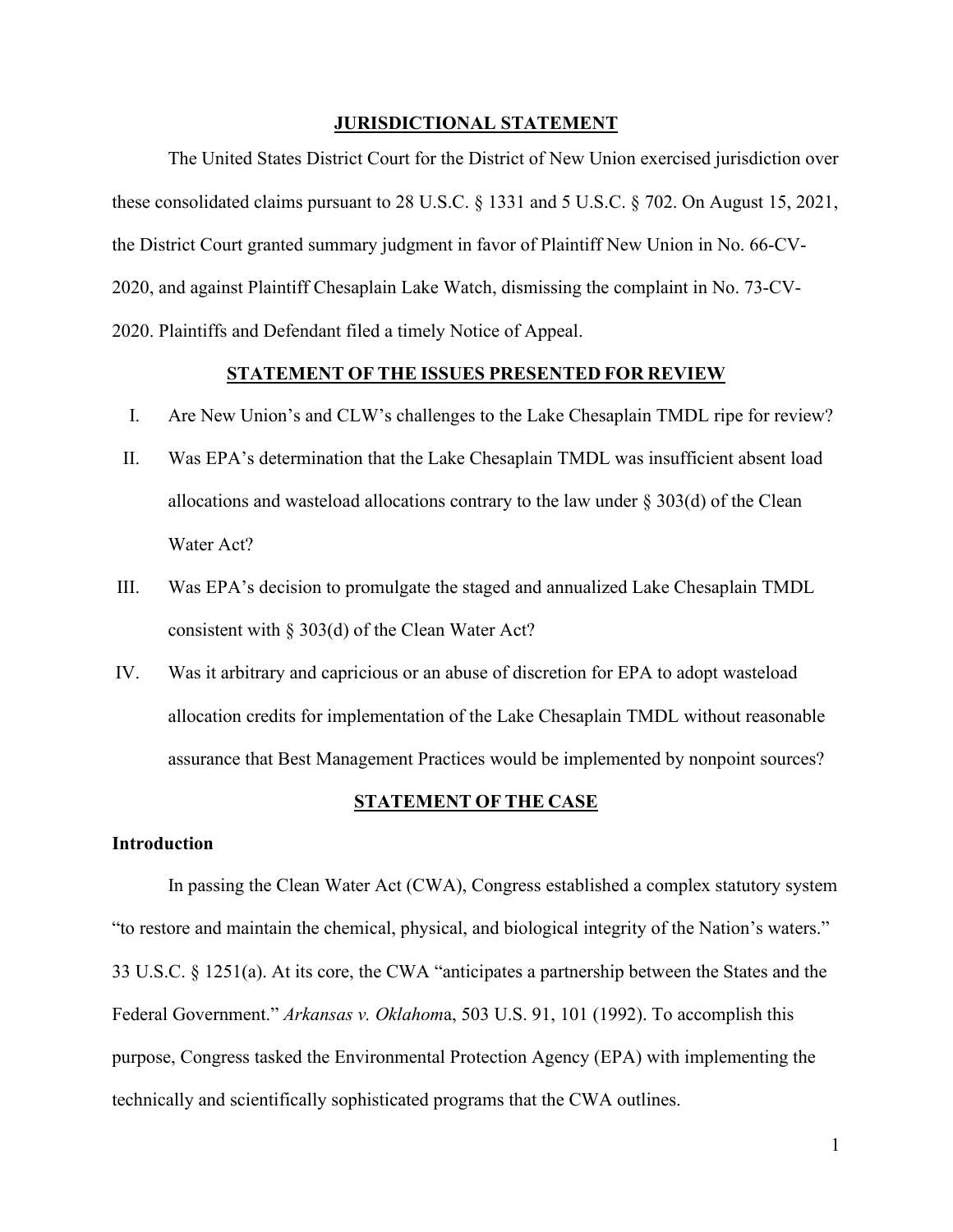This case concerns the pollution limits that EPA established to restore the waters of Lake Chesaplain. To set these limits, EPA relied upon longstanding regulatory interpretations of the CWA as well as its own unique expertise and data from New Union. The limits provide an informational tool for New Union and the federal government to work together to save the Lake. To pursue their own private goals, the plaintiffs in this case attempt to atomize the CWA down to restrictive readings of its text that contravene the purpose of the Act. In accordance with the authority Congress delegated to EPA, this court should defer to EPA's expertise and grant summary judgment to EPA. Doing so is crucial both to restore Lake Chesaplain and respect the principle of cooperative federalism under the CWA.

## <span id="page-6-0"></span>**Overview of Relevant Clean Water Act Provisions**

The Clean Water Act (CWA) is a comprehensive system for regulating the discharge of pollutants into the waters of the United States from point sources. R. at 5. The CWA defines a point source as a "discernible, confined and discrete conveyance" such as a pipe, ditch, or channel. 33 U.S.C. § 1362. Under the principle of cooperative federalism, EPA establishes national standards for regulating point sources that states are expected to implement through a permitting system. *See id.* § 1342(b). The CWA also directs states to adopt water quality standards for waters within each state. *Id.* § 33 U.S.C. 1313(a). States must regularly assess the quality of each waterbody and identify those impaired waterbodies for which the national point source limitations are not sufficient to achieve the water quality standards. *See* 33 U.S.C. § 1313(d).

Once a state lists a waterbody as impaired, CWA section 303(d) directs the state to submit to EPA a total maximum daily load (TMDL) for each pollutant contributing to impairment. *See id.* A TMDL is the total amount of a given pollutant that can be added to a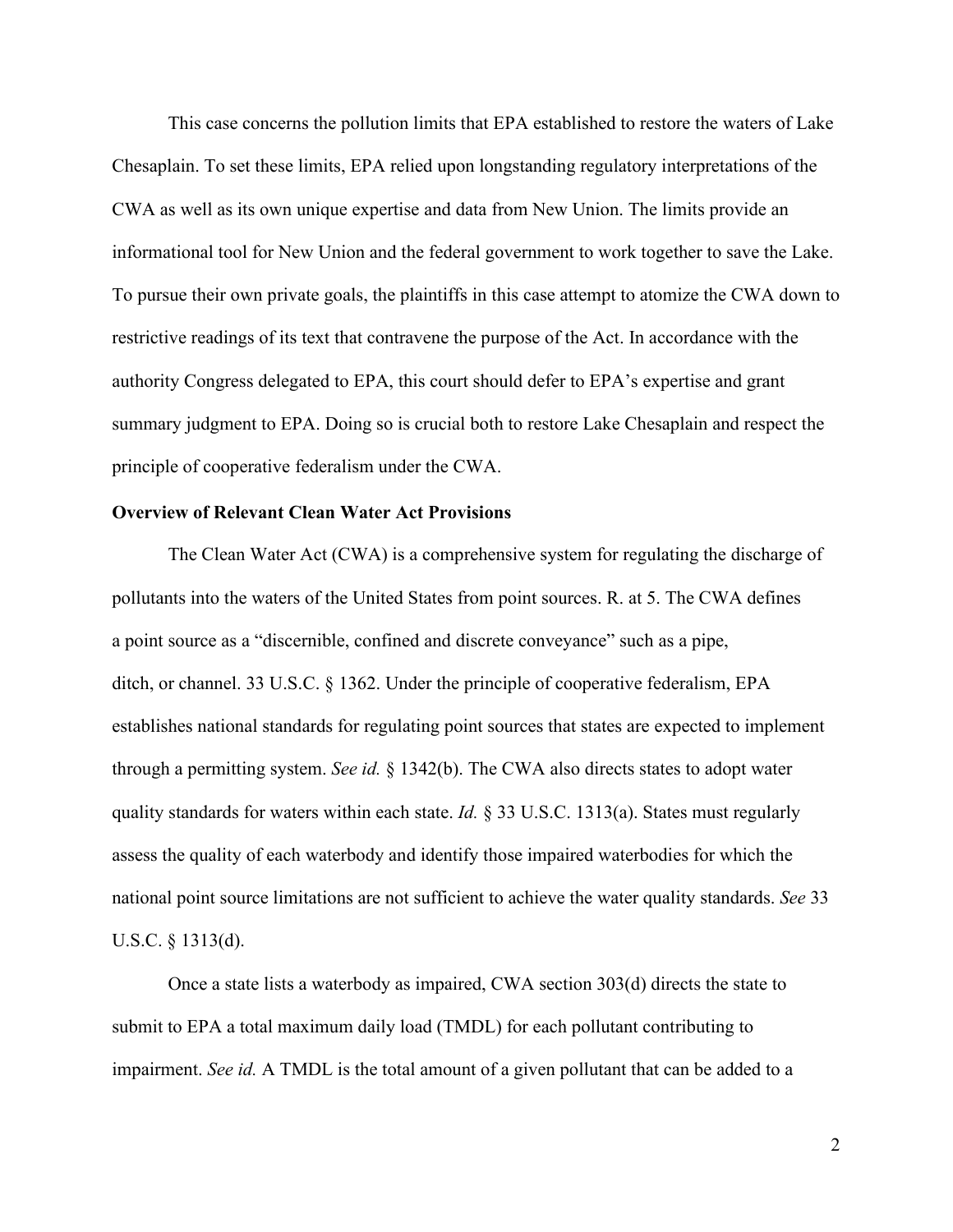waterbody without the water body exceeding the relevant water quality standard. *Id.* In setting a TMDL, a state must consider "seasonal variations and a margin of safety which takes into account any lack of knowledge concerning the relationship between effluent limitations and water quality." *Id.* at § 1313(d)(1)(C). In 1985, EPA promulgated a regulation defining TMDL as "the sum of individual [wasteload allocations] for point sources and [load allocations] for nonpoint sources and natural background." 40 C.F.R. § 130.2(i). This regulation requires states to allocate the total pollution loading to point sources, nonpoint sources, and natural background sources. *See id.* Until the District Court vacated the regulation, this definition of TMDL stood for over 36 years. *See id.*

A state may take credit for nonpoint source pollution reductions and make wasteload allocations less stringent "[i]f Best Management Practices (BMPs) or other nonpoint source pollution controls make stringent load applications practicable." 40 C.F.R. § 130.2(i). The CWA provides EPA the authority to approve or reject each step of the water quality standards process including the establishment of TMDLs. *See* 33 U.S.C. § 1313(c)(3), (d)(2). If EPA rejects a state TMDL, EPA must establish its own. *Id.*

### <span id="page-7-0"></span>**The Lake Chesaplain TMDL**

This litigation concerns the establishment a phosphorus TMDL for Lake Chesaplain. R. at 7. Lake Chesaplain is a fifty-five mile-long, five-mile-wide natural lake located in New Union. *Id.* The Lake flows into a navigable-in-fact river at its southern boundary. *Id.* Beginning in the 1990s, development surrounding the Lake began to impair its water quality. *Id.* By the 2010s, the water quality of the Lake was significantly impaired. *Id.*

In 2012, New Union issued a report concluding that excess phosphorus levels were driving the impairment. R. at 8. In 2014, New Union included Lake Chesaplain on its list of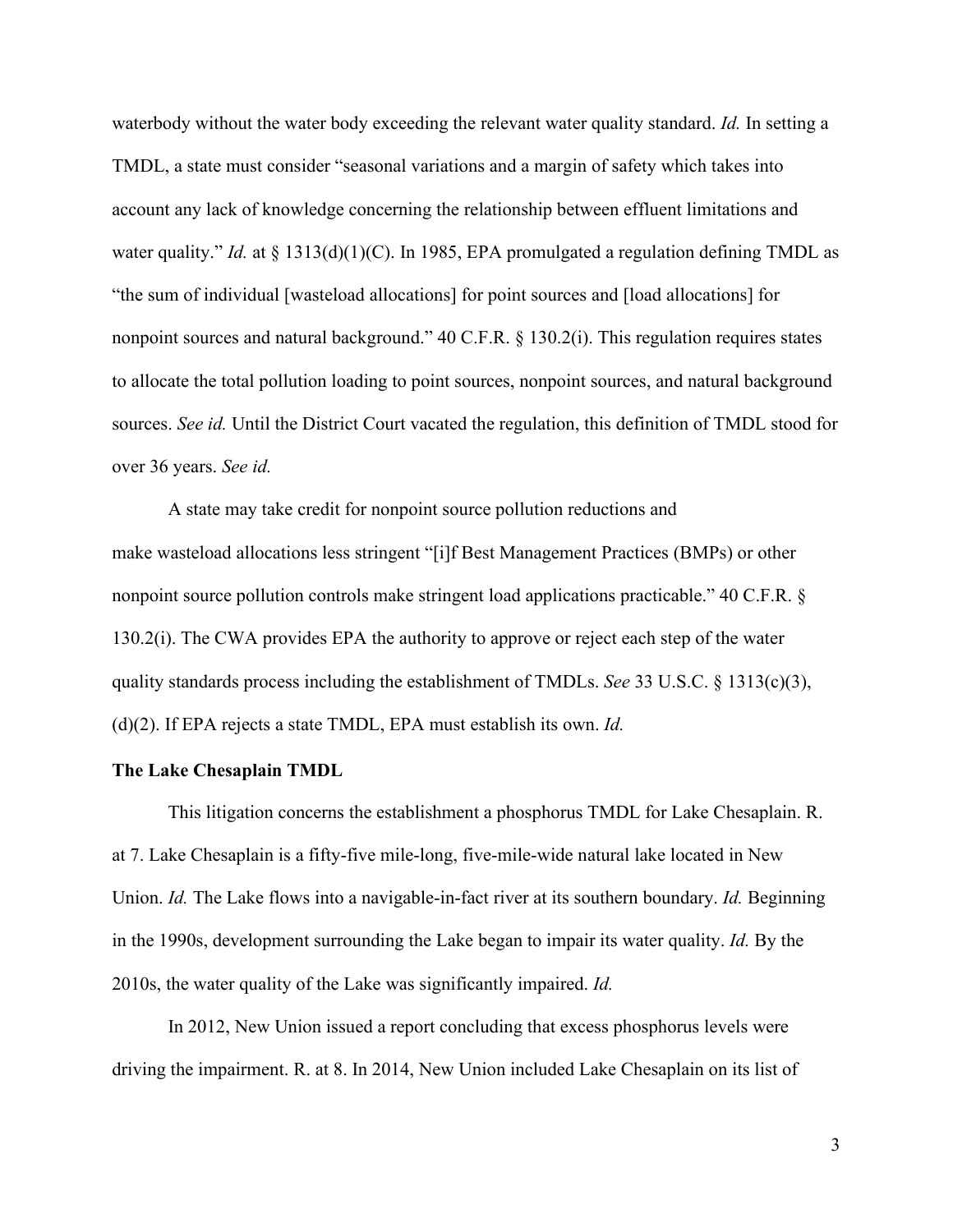impaired waters it submitted to EPA. *Id.* In 2016, New Union commenced a state rulemaking process to establish a phosphorus TMDL for the Lake. *Id.* To meet water quality standards, New Union calculated that the maximum loading of phosphorus would have to reduce to 120 metric tons (mt) annually. *Id.* New Union calculated that the existing phosphorus loading as of 2015 was 180 mt. *Id.* New Union also identified the existing annual contributions of phosphorus from different types of sources:

*Point Sources (61.9 mt):* Chesaplain Mills Sewage Treatment Plant (23.4 mt); Chesaplain Slaughterhouse (38.5 mt) *Nonpoint Sources (85.6 mt)*: Hog farm manure spreading (54.9 mt); Other agricultural sources (19.3 mt); Residential septic tank inputs (11.6 mt) *Natural sources (32.3 mt)*

R. at 8–9. New Union highlighted that the hog farms and septic systems contributed substantial phosphorus loadings to the Lake despite their status as nonpoint sources under the CWA. R. at 9. The report also noted that neither of the point sources had permit limits for phosphorus because EPA does not provide for phosphorus standards. *Id.*

In 2017, New Union publicly noticed a proposal to implement a TMDL by reducing phosphorus discharges from the point sources and nonpoint sources each by 35%. *Id.* New Union proposed implementing the reductions by 7% a year over a five year period. *Id.* New Union also proposed achieving point source reductions through permit limits and nonpoint source reductions through BMP programs for the hog farms and residential septic tanks. *Id.*

Stakeholders responsible for the point sources and nonpoint sources objected to the restrictions on their activities in the proposed TMDL. R. at 9–10. Chesaplain Lake Watch (CLW) objected that the BMPs for the nonpoint sources would be insufficient and that New Union lacked the statutory authority to enforce them. R. at 10. Additionally, CLW argued that the staged annual reduction contravened the statutory definition of a TMDL as a daily limit that a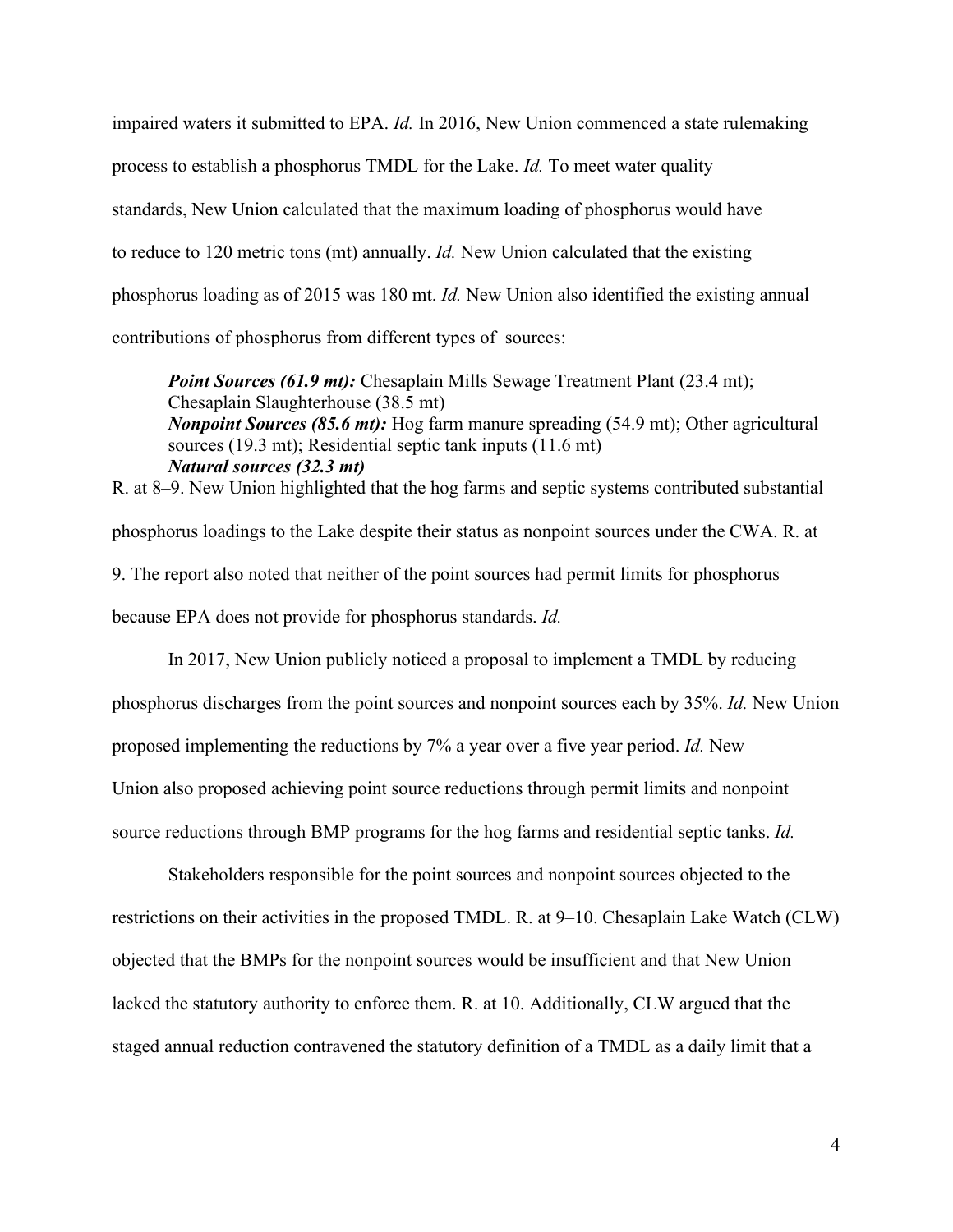state must impose all at once. *Id.[1](#page-9-1)* Further, the hog farmers claimed that EPA lacked the statutory authority to require allocations to nonpoint sources. *Id.*

In 2018, conceding to the pressure from the hog farmers, New Union ultimately adopted a reduced TMDL that consisted solely of a 120 mt annual maximum without any allocations to point sources or nonpoint sources. *Id.* EPA rejected the reduced TMDL and, after notice and comment rulemaking, promulgated the original TMDL. *Id.* EPA named the combination of staged point source limits and BMP measures the "Chesaplain Watershed Implementation Plan" (CWIP). *Id.* However, the CWIP did not specify whether or how the proposed BMP measures would be enforced. *Id.* Since EPA's adoption of the TMDL, New Union has taken no steps to implement any phosphorus reduction measures. *Id.*

## <span id="page-9-0"></span>**Procedural History**

Both New Union and CLW challenged EPA's promulgation of the original TMDL under the Administrative Procedure Act. *Id.* New Union claimed that EPA's rejection of the reduced TMDL on the grounds that it failed to include allocations was contrary to law. R. at 11. New Union argued that EPA's regulatory definition of TMDL requiring allocations is an incorrect interpretation of the CWA. *Id.* CLW claimed that EPA's TMDL violated the CWA because the pollution loading reduction would be measured annually and staged over time. *Id.* Additionally, CLW claimed that the EPA's decision to reduce the stringency of allocations for point sources by crediting anticipated pollution reductions from BMPs was arbitrary and capricious or an abuse of discretion. *Id.* EPA opposed these claims and argued that the controversy over the TMDL was not ripe. *Id.*

<span id="page-9-1"></span><sup>&</sup>lt;sup>1</sup> The District characterizes the implementation of the TMDL as "phased." R. at 10. However, the implementation of reductions each year by a set percentage is more accurately characterized as "staged." *See* BENITA BEST-WONG, CLARIFICATION REGARDING 'PHASED' TOTAL MAXIMUM DAILY LOADS (EPA 2006).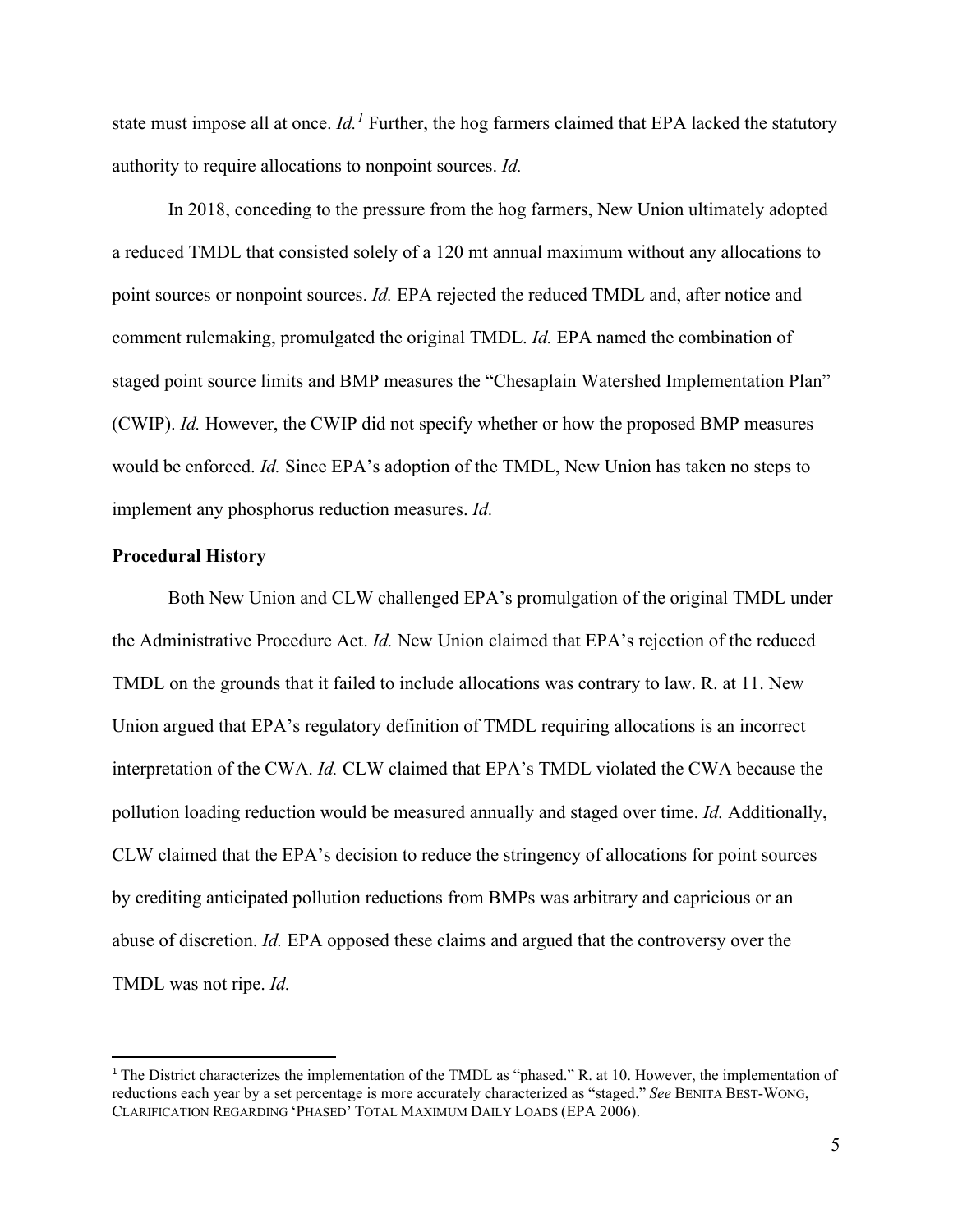First, the District Court determined that the issues were ripe for adjudication. R. at

12. Second, the Court held that EPA's rejection of the reduced TMDL submitted by New Union was contrary to law because the CWA unambiguously forbids EPA's longstanding regulatory definition of TMDL as including allocations. R. at 12–14. Accordingly, the Court granted summary judgment to New Union on this issue and vacated the rejection as well as the regulatory definition of TMDL. *Id.* Third, the Court granted summary judgment to CLW on its challenge to the TMDL's annualized limit staged over time. R. at 14–15. The Court similarly held that the CWA forbids an annualized and staged TMDL. *Id.* Fourth, the Court granted summary judgment to EPA on CLW's challenge to the TMDL crediting the pollution reductions from BMPs. R. at 15–16. The Court held that EPA's decision was a valid application of a regulation and gave no deference to a guidance document that required a "reasonable assurance: that BMPs will achieve the proposed reductions. R. at 15.

#### **SUMMARY OF THE ARGUMENT**

<span id="page-10-0"></span>The ripeness doctrine prevents pre-enforcement review of issues unless they are fit for judicial consideration and hardship to the plaintiffs will result in postponing review. *See Abbot Labs. v. Gardner*, 387 U.S. 136, 148 (1967). Neither plaintiff will face legal hardship if this court delays review of this challenge to EPA's actions. Further, adjudicating Appellants' claims now would inappropriately interfere with further administrative action by EPA and New Union. If this court intervenes now, the parties will be deprived of the TMDL program's full process. At this stage, the court can only review abstract plan details, and would benefit from further factual development of the issues.

If this court determines the issues are ripe, it should nonetheless uphold EPA's interpretation of the statute under the *Chevron* framework. Appellants challenge EPA's interpretation of CWA § 303(d) on the theory that the word "total" forecloses the agency from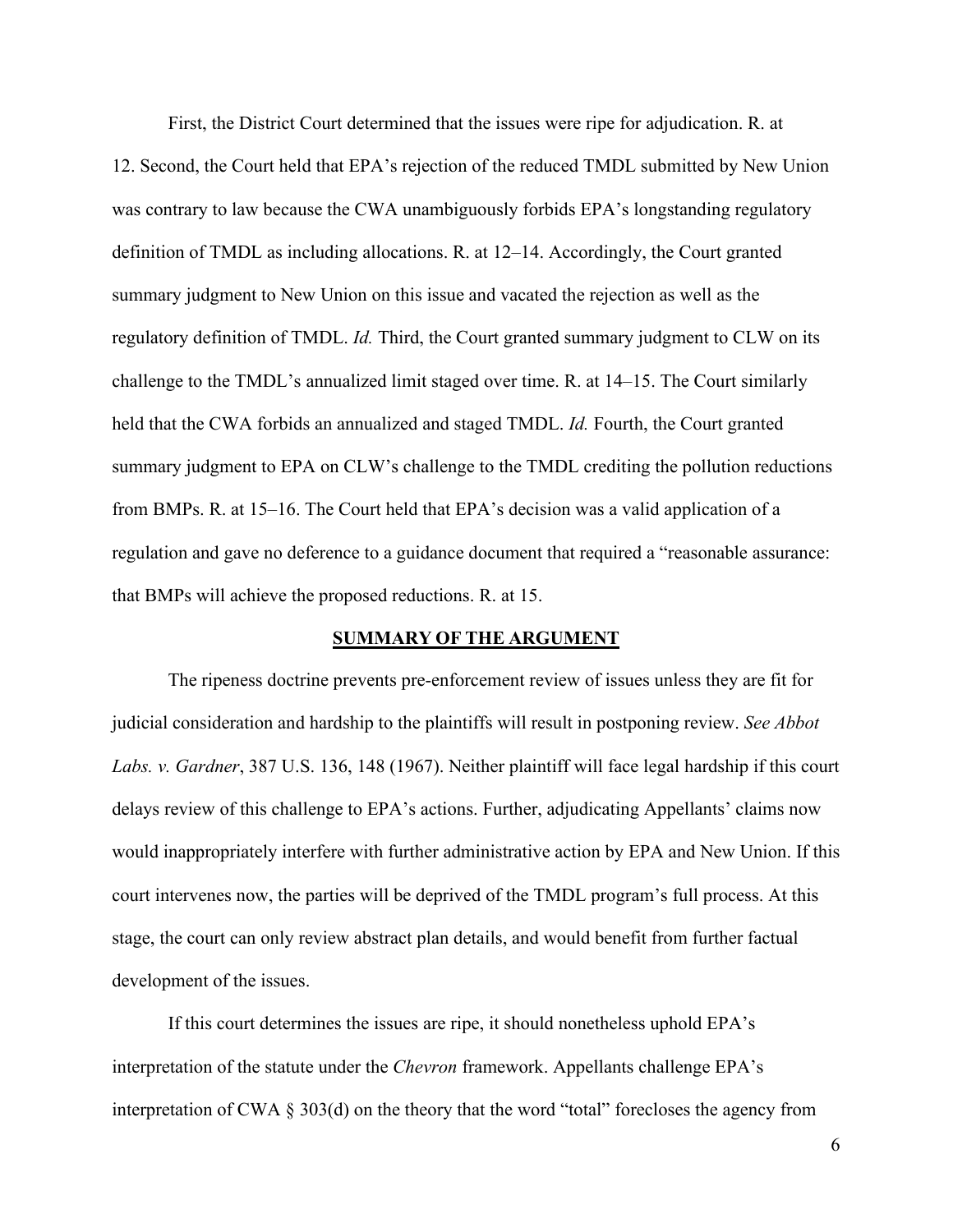requiring load and wasteload allocations in a TMDL. The text does not forbid EPA's interpretation—it is ambiguous as to the correct manner of expressing a TMDL, meeting "Step One" of *Chevron*. Far from foreclosing EPA's approach, the Act's structure requires EPA to account for point and nonpoint sources but does not prescribe a manner of doing so. Facing this ambiguity, EPA made a reasonable policy choice that furthered both of the CWA's goals.

Similarly, this court should defer to EPA's reasonable interpretation of the CWA as permitting a TMDL to be expressed in terms of an annual load. To read "daily" literally would obtain an absurd result, limiting EPA authority to *only* those pollutants suitable for daily calculation, thereby exempting all other pollutants from TMDL regulations. As the Act fails to define TMDL, it is a "term of art" to be elucidated by further EPA regulation. *Am. Farm Bureau,*  792 F.3d at 298. Here, EPA's TMDL regulations reasonably interpret the CWA's gaps and effectuate its Congressional intent. The five-year staged TMDL stands as well. The Act's text requires only that TMDLs be set "at a level necessary to implement applicable water quality standards." 33 U.S.C. § 1313(d)(1)(C). It specifies no timeframe for implementation. The staged TMDL comports with the dual goals of the CWA and was a reasonable policy choice.

Lastly, EPA did not act arbitrarily or capriciously in approving allocation "credits" without "reasonable assurance" from New Union. Whether "reasonable assurance" is needed is a matter of EPA interpreting its own regulations. Those regulations are clear—wasteload allocation credits must simply be "practicable[.]" *See* 40 C.F.R. § 130.2(i). EPA's 1991 guidance does not rescue Appellants' argument; it does not constitute a binding "rule" that limits EPA's discretion. EPA properly based its judgment on the scientific record before it, which suggested a credit was practicable given the circumstances in the Lake Chesaplain watershed.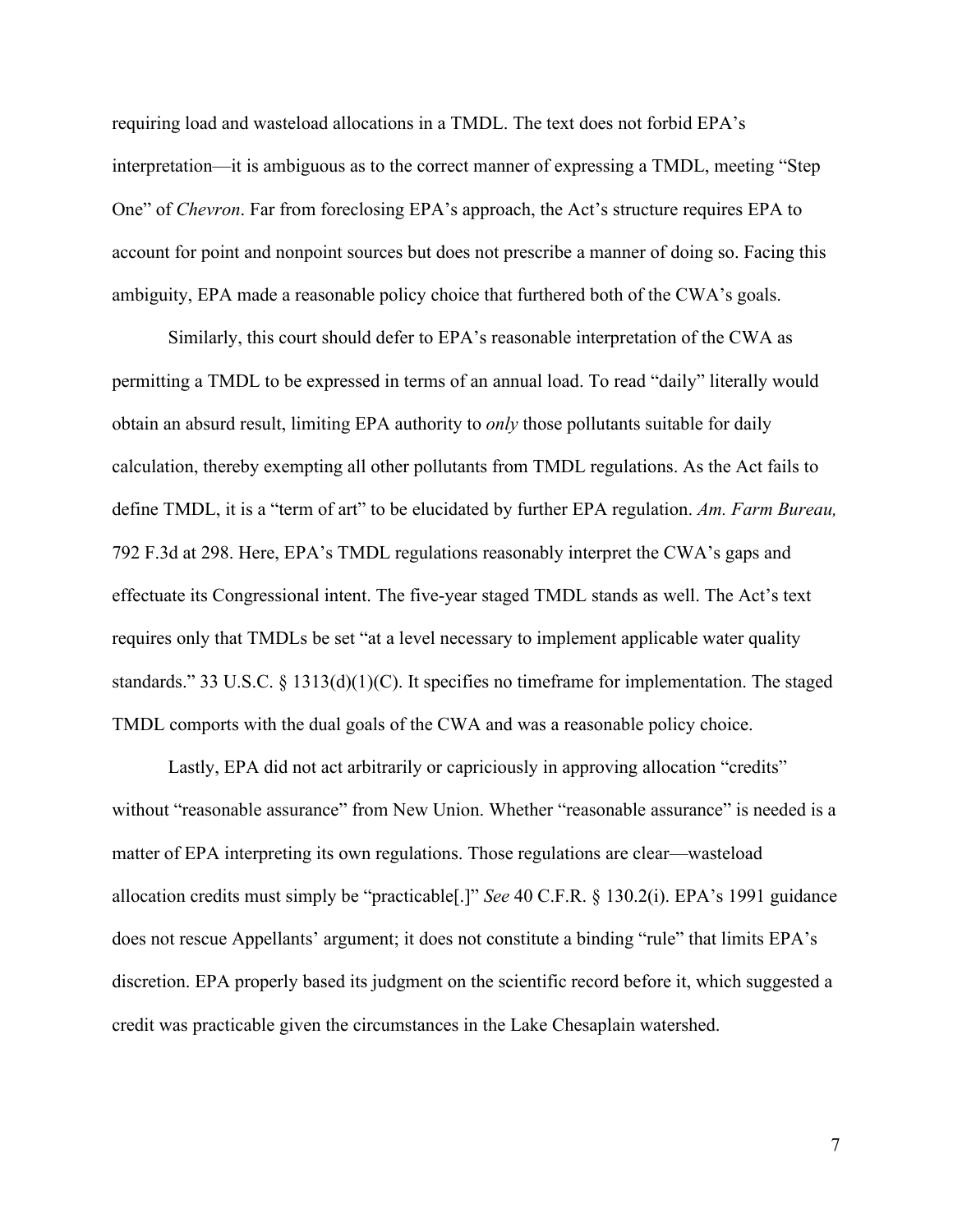#### **STANDARD OF REVIEW**

<span id="page-12-0"></span>Appellate courts review matters of law de novo. *Monasky v.* Taglieri, 140 S. Ct. 719, 730 (2020). A district court's grant or denial of summary judgment is a matter of law that appellate courts review under the de novo standard. *See, e.g.*, *Collins v. Bellinghausen*, 153 F.3d 591, 595 (8th Cir. 1998); *Gasner v. Bd. of Supervisors of the City of Dinwiddie, Va.*, 103 F.3d 351, 356 (4th Cir. 1996); *Twiss v. Kury*, 25 F.3d 1551, 1554 (11th Cir. 1994). As all the issues in this case are matters of law, this court should review the District Court's decision de novo. Summary judgment is appropriate if the pleadings and discovery record reveal no genuine dispute with regard to any material fact and the moving party is entitled to judgment as a matter of law. *Celotex Corp. v. Catrett*, 477 U.S. 317, 322 (1986); Fed. R. Civ. P. 56(c).

#### **ARGUMENT**

## <span id="page-12-2"></span><span id="page-12-1"></span>**I. BOTH NEW UNION'S AND CLW'S CHALLENGES TO THE PRE-IMPLEMENTATION TMDL ARE NOT RIPE.**

The ripeness doctrine "prevent[s] the courts . . . from entangling themselves in abstract disagreements over administrative policies, and also protect<sup>[s]</sup> the agencies from judicial interference until an administrative decision has been formalized and its effects felt in a concrete way by the challenging parties." *Abbot Labs. v. Gardner*, 387 U.S. 136, 148 (1967). To determine whether an issue is ripe, courts evaluate "the fitness of the issues for judicial decision," and "the hardship to the parties in withholding court consideration." *Id.* at 149. The Supreme Court has identified three factors to evaluate ripeness in the context of agency planning:  $(1)$  whether delayed review would cause hardship to the plaintiffs; (2) whether judicial intervention would inappropriately interfere with further administrative action; and (3) whether the courts would benefit from further factual development of the issues." *Ohio Forestry Ass'n v. Sierra Club*, 523 U.S. 726, 733 (1998).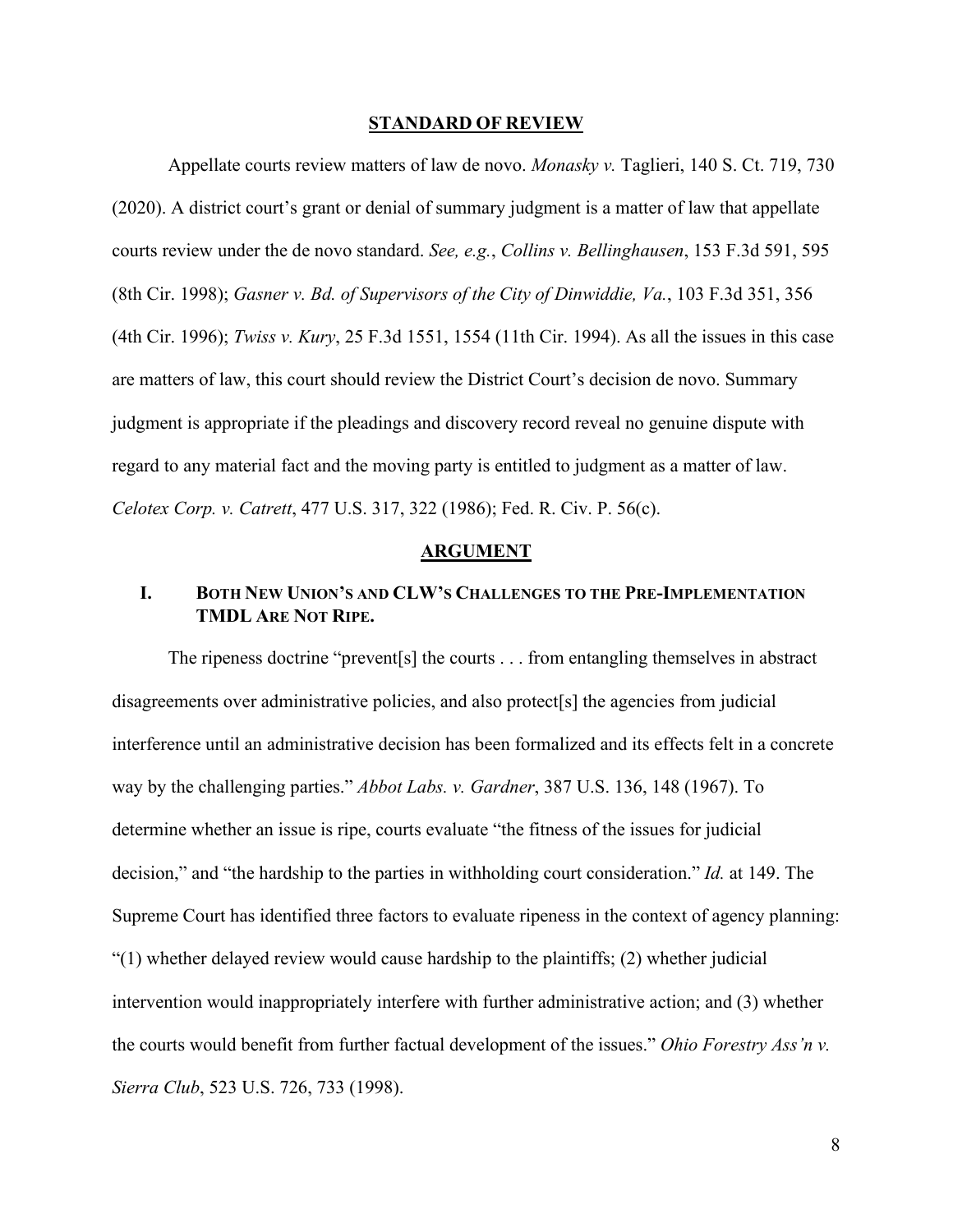*Ohio Forestry* is illustrative of how ripeness should be evaluated for planning documents. There, the Forest Service adopted a Forest Plan that opened much of a forest to logging, but only allowed a small amount of logging to be conducted over the next decade; environmental groups challenged the Plan. *Id.* at 729, 731. While the Court acknowledged that "in [the Plan's] absence logging could not take place," it held that the dispute was not ripe. *Id.* at 730, 732. First, the Plan did not cause hardship because it did "not create adverse effects of a strictly legal kind . . . [and] create[d] no legal rights or obligations." *Id.* at 733. Similarly, since the Plan was to be incorporated into individual permits, the plaintiffs could challenge the Plan and permits at a time when their injury was more definite. *Id.* at 734. Second, "immediate judicial review . . . could hinder agency efforts to refine its policies" through a revision of the Plan or application of the Plan to permits *Id.* at 735. Finally, the Court held that it would benefit from additional factual development; review of an abstract plan prior to its implementation into a particular permit was improper. *Id.* at 736.

Lower courts differ in their treatment of challenges to TMDLs. At one end of the spectrum, courts have held that challenges to the impaired waters list were not ripe. *Mo. Soybean Ass'n v. U.S. EPA*, 289 F.3d 509, 512 (8th Cir. 2002); *City of Dover v. U.S. EPA*, 36 F. Supp. 3d 103, 119–20 (D.D.C. 2014). At the other end, courts have split over whether challenges to TMDLs that have not yet been implemented into permits are ripe: Where it is clear that plaintiffs face imminent enforcement of a TMDL via permits, the case is ripe. *See City of Kennett v. EPA*, 887 F.3d 424, 428–29, 432–34 (8th Cir. 2018) (holding a challenge to a TMDL by a City who owned a Wastewater Treatment Plant that would be regulated was ripe); *Am. Farm Bureau Fed'n v. U.S. EPA*, 792 F.3d 281, 293 (3d Cir. 2015) (holding pre-implementation review was proper since "members of the trade associations will have reason to limit their discharge of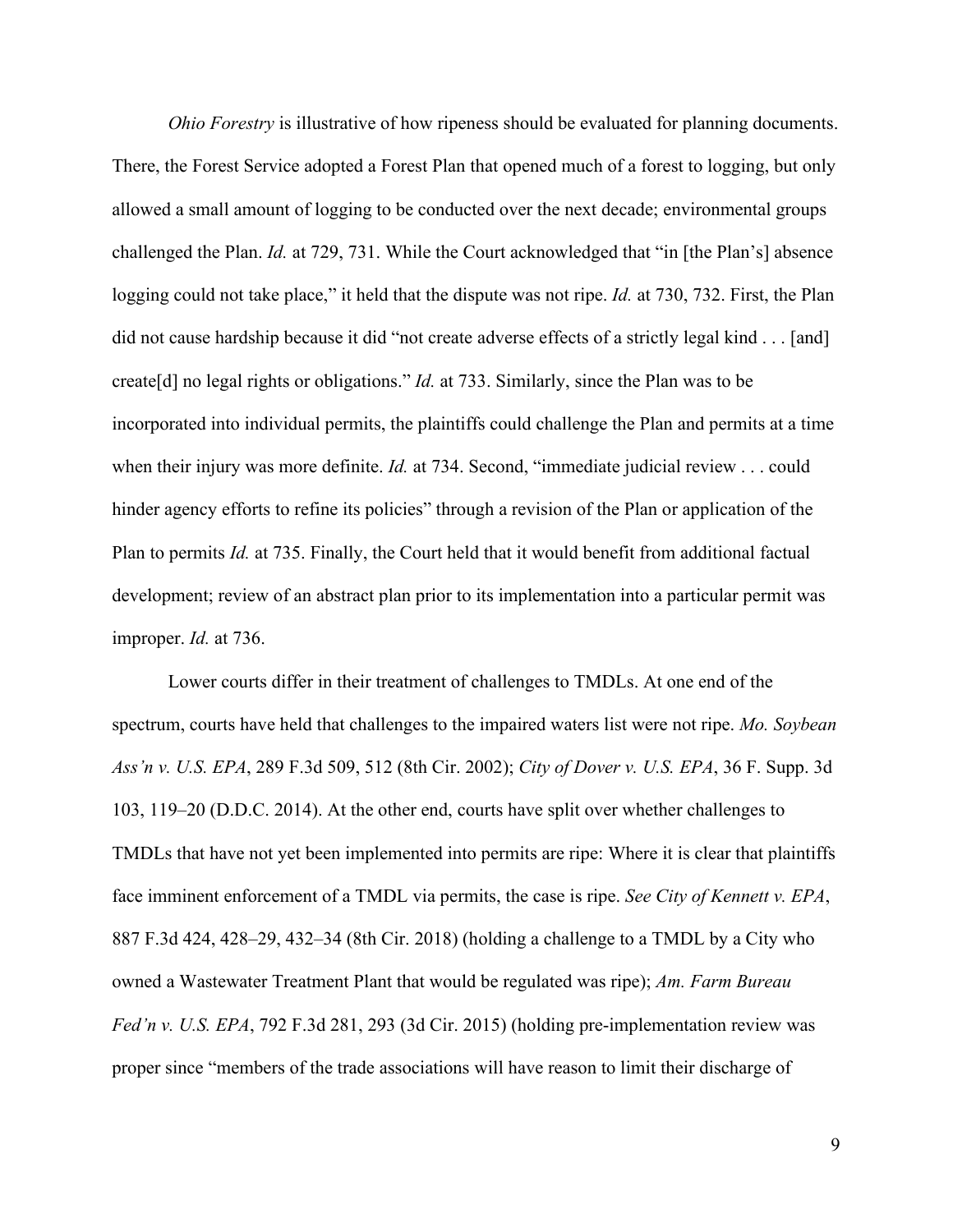pollutants in anticipation of the TMDL's implementation"). When, however, there is no imminent threat of enforcement against the plaintiff, a challenge to a TMDL is unripe. *See City of Arcadia v. U.S. EPA*, 265 F. Supp. 2d 1142, 1156–59 (N.D. Cal. 2003), *aff'd mem.*, 2005 WL 1403006 (2005) (holding TMDL challenge was unripe because "[p]laintiffs cannot point to a single future event or condition that is fairly certain to occur and will adversely impact *Plaintiffs*  themselves"). Applying the *Ohio Forestry* factors to each challenge reveals that none is ripe; the court should dismiss each challenge.

New Union brings an as-applied challenge to EPA regulations defining TMDL. *See* 40 C.F.R. § 130.2(i). Yet, it is undisputed that the TMDL has not yet been implemented into permits or BMPs. R. at . Similarly, as in *City of Arcadia*, there is no pending threat of enforcement against the State. While a delay in review until New Union has taken some steps to implement the TMDL into its continuing planning process would not be insubstantial, it would not cause hardship of a strictly legal kind to the State. The CWA envisions that states implement TMDLs into its continuing planning process under section  $303(e)$ . There is, however, no legal consequence for a failure to do so. Similarly, judicial intervention at this stage would interfere with administrative action, as it would hinder agency efforts to refine its policies through revision or application. Finally, this as-applied dispute is currently abstract, and would benefit from further factual development. Contrary to the district court's conclusion, EPA's TMDL does not contemplate any NPDES permit limits; it merely requires a 35% staged reduction to both point sources and nonpoint sources. It is unclear which sources will be required to reduce their phosphorus discharges and by how much. Further factual development is necessary before the State can bring an as-applied challenge to the regulation. Thus, the dispute is not yet ripe.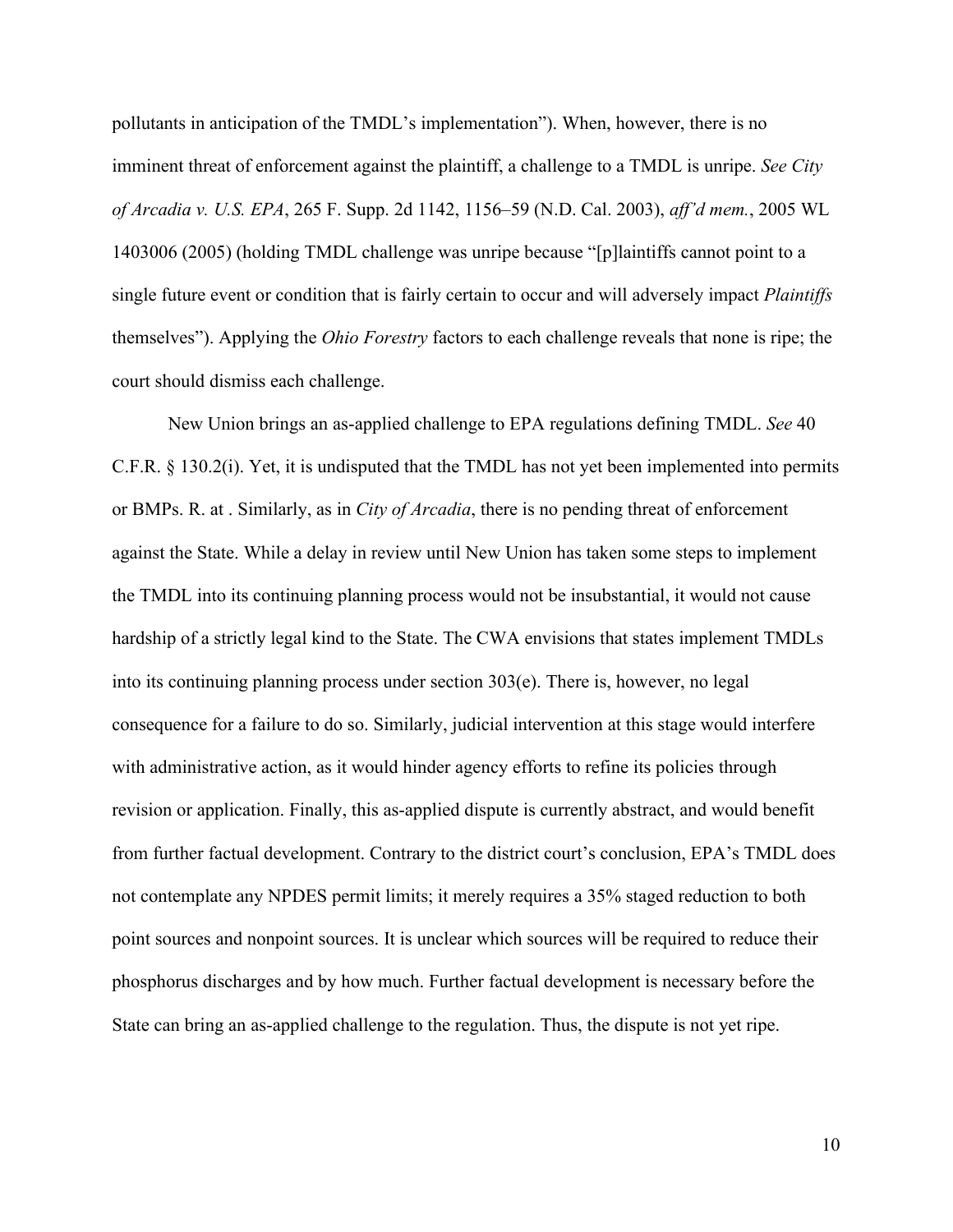Similarly, CLW challenges EPA regulations and its interpretation of those regulations. Neither challenge is ripe for the same reasons as above. Like *City of Arcadia*, there is no threat of enforcement against CLW, and it will suffer no hardship from delay; the TMDL does not create adverse effects of a strictly legal kind as to CLW. On the other hand, a delay in review until New Union has taken some steps to implement the TMDL into permits and BMPs would provide for additional factual development crucial to the resolution of these challenges. At this stage, the State could fully implement a 35% reduction of overall load, phrased in terms of daily discharge. Likewise, the State could implement BMPs such that it is clear that nonpoint sources will reduce their phosphorus load. Without specific permits or BMP requirements, the court does not have sufficient facts to resolve this as-applied challenge. As above, judicial interference now could interfere with EPA's and New Union's efforts to refine the general TMDL into State planning and individual permits. Thus, CLW's challenges are not yet ripe.

# <span id="page-15-0"></span>**II. EPA'S INTERPRETATION OF "TOTAL MAXIMUM DAILY LOAD" IS ENTITLED TO DEFERENCE AND SHOULD BE UPHELD.**

Where "Congress delegated authority to [an] agency generally to make rules carrying the force of law, and [where] the agency interpretation claiming deference was promulgated in exercise of that authority," an agency's interpretation of a statute qualifies for *Chevron* deference. *United States v. Mead Corp.*, 533 U.S. 218, 226–27 (2001). This inquiry is referred to as *Chevron* "Step Zero." *See, e.g.*, *Martin v. Social Security Administration*, 903 F.3d 1154, 1159 (11th Cir. 2018). At "Step One," courts look to "whether Congress has directly spoken to the precise question at issue. If the intent of Congress is clear, that is the end of the matter; for the court, as well as the agency, must give effect to the unambiguously expressed intent of Congress." *Chevron, Inc. v. Nat. Res. Def. Council*, 467 U.S. 837, 842–43 (1984). At "Step Two," "if the statute is silent or ambiguous with respect to the specific issue, the question for the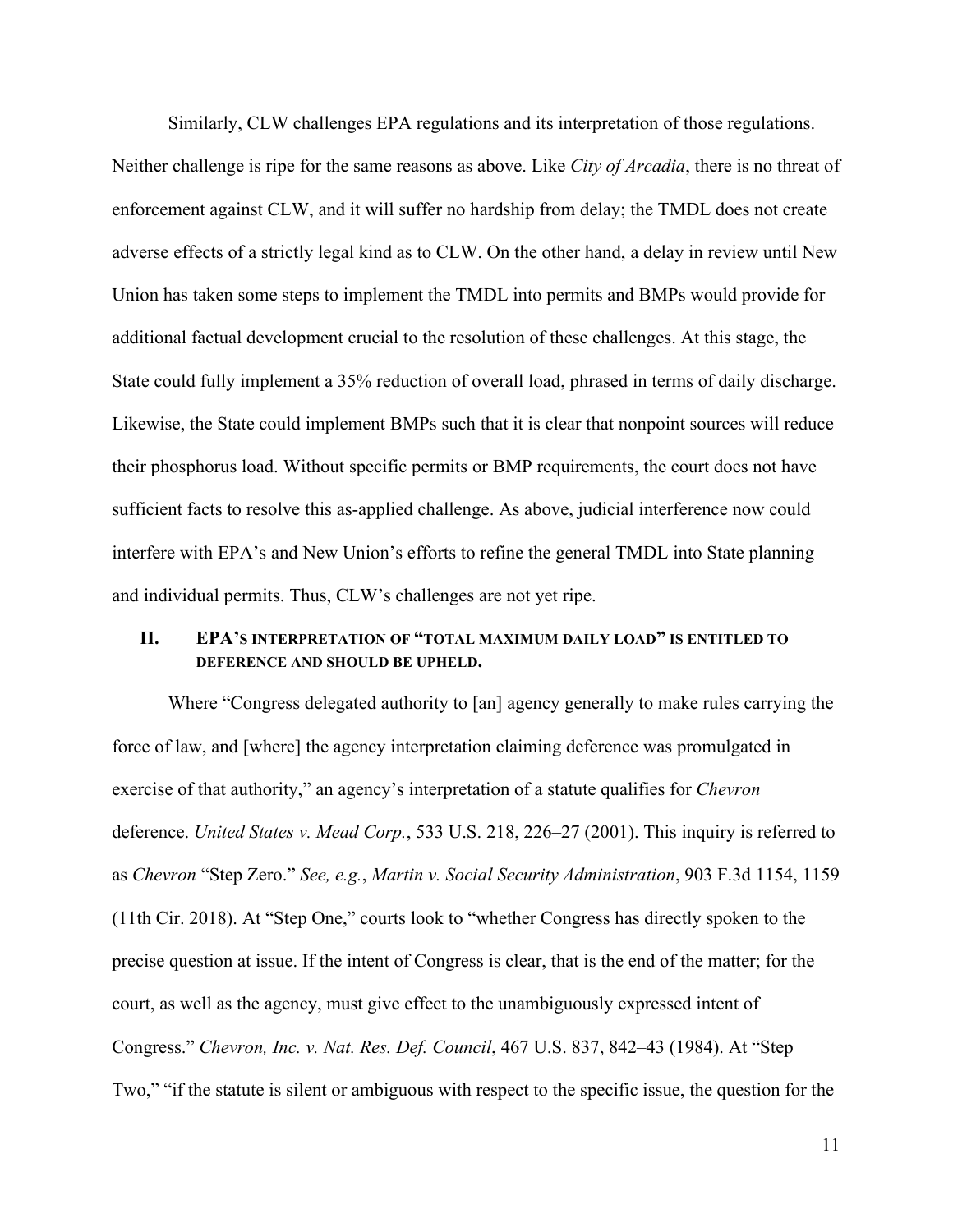court is whether the agency's answer is based on a permissible construction of the statute." *Id.* at 843. Here, courts must give agency interpretations "controlling weight unless they are arbitrary, capricious, or manifestly contrary to the statute." *Id.* at 844. *Chevron* deference is particularly appropriate where Congress charges an agency with administering a complex statutory scheme requiring technical or scientific sophistication. *Nat'l Cable & Telecommunications Ass'n, Inc. v. Gulf Power Co.*, 534 U.S. 327, 339 (2002). [2](#page-16-0)

There is no question that EPA passes Step Zero on the issues that are directly governed by EPA regulations defining "TMDL." As the Ninth Circuit has recognized, "EPA has the delegated authority to enact regulations carrying the force of law regarding . . . TMDLs." *Pronsolino v. Nastri*, 291 F.3d 1123, 1131 (9th Cir. 2002). The statute expressly delegates EPA authority to administer the CWA and to regulate and define the scope of TMDLs, *see* 33 U.S.C. § 1251(d); *id.* § 1313(b); *id.* § 1313(d)(1)(C); *id.* § 1313(d)(2), and EPA regulations were promulgated in exercise of that delegated authority.

Since it is not embodied in regulations, it is less clear whether the issue of whether EPA could stage its TMDL over five years deserves *Chevron* deference or a lower form of administrative deference. At Step Zero, courts consider a variety of factors; including, but not limited to, the "nature of the legal question, the related expertise of the Agency, the importance of the question to administration of the statute, the complexity of that administration, and the careful consideration the Agency has given the question over a long period of time." *Barnhart v. Walton*, 535 U.S. 212, 222 (2002). Courts have applied *Chevron* deference to agency

<span id="page-16-0"></span><sup>&</sup>lt;sup>2</sup> The policy reasons behind Chevron are important to this case. The Court has recognized that "Chevron is rooted in a background presumption of congressional intent: namely, that Congress, when it left ambiguity in a statute . . . understood that the ambiguity would be resolved, first and foremost by the agency, and desired the agency (rather than the courts) to possess whatever degree of discretion the ambiguity allows." *City of Arlington v. F.C.C.*, 569 U.S. 290, 296 (2013) (internal quotations omitted).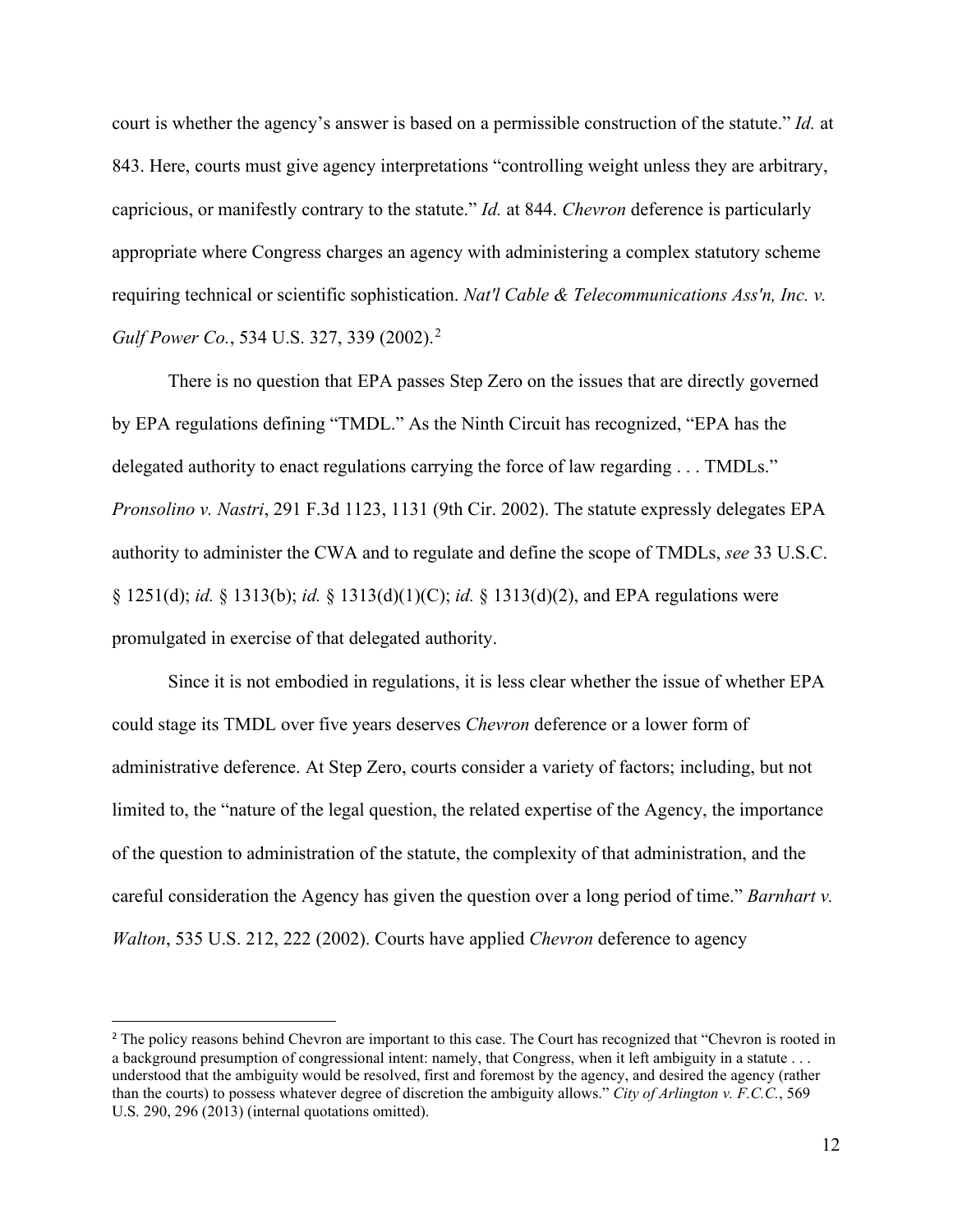interpretations inherent in agency planning actions. *See American Farm Bureau*, 792 F.3d 281, 300 (3d Cir. 2015) (applying *Chevron* deference to interpretations of the CWA not contained in regulations); *Grunewald v. Jarvis*, 776 F.3d 893, 898–99 (D.C. Cir. 2015) (holding National Park Service's interpretation of Rock Creek Park Enabling Act included in its Deer Management Plan was entitled to *Chevron* deference). It is clear that EPA has substantial expertise when it comes to the administration of the CWA and the TMDL program. Likewise, this is the kind of complex administrative program to which courts grant deference. Additionally, EPA's TMDL was promulgated via notice and comment rulemaking, which demonstrates that EPA has carefully considered the issue. R. at 10. Finally, EPA has given due consideration to the question of staged implementation of TMDLs since at least the 1990s. *See* BENITA BEST-WONG, CLARIFICATION REGARDING 'PHASED' TOTAL MAXIMUM DAILY LOADS (EPA 2006). Thus, *Chevron* is the appropriate framework for each of the following issues.

EPA's interpretations should be upheld, and this court should grant EPA summary judgement because: (A) EPA's interpretation of "TMDL" as including allocations is entitled to *Chevron* deference; (B) EPA's interpretation of "TMDL" as allowing for annualized regulation of pollutant loads is entitled to *Chevron* deference; and (C) EPA's interpretation of "TMDL" as allowing for staged implementation is entitled to *Chevron* deference, or, in the alternative, *Skidmore* deference.

## <span id="page-17-0"></span>**A. EPA's rejection of New Union's TMDL for failure to include allocations is entitled to** *Chevron* **deference and should be upheld.**

<span id="page-17-1"></span>1. Under *Chevron* Step One, the CWA is ambiguous as to whether TMDL may include allocations.

To determine Congressional intent and the issue of "whether Congress has directly spoken to the precise question at issue," courts must apply "traditional tools of statutory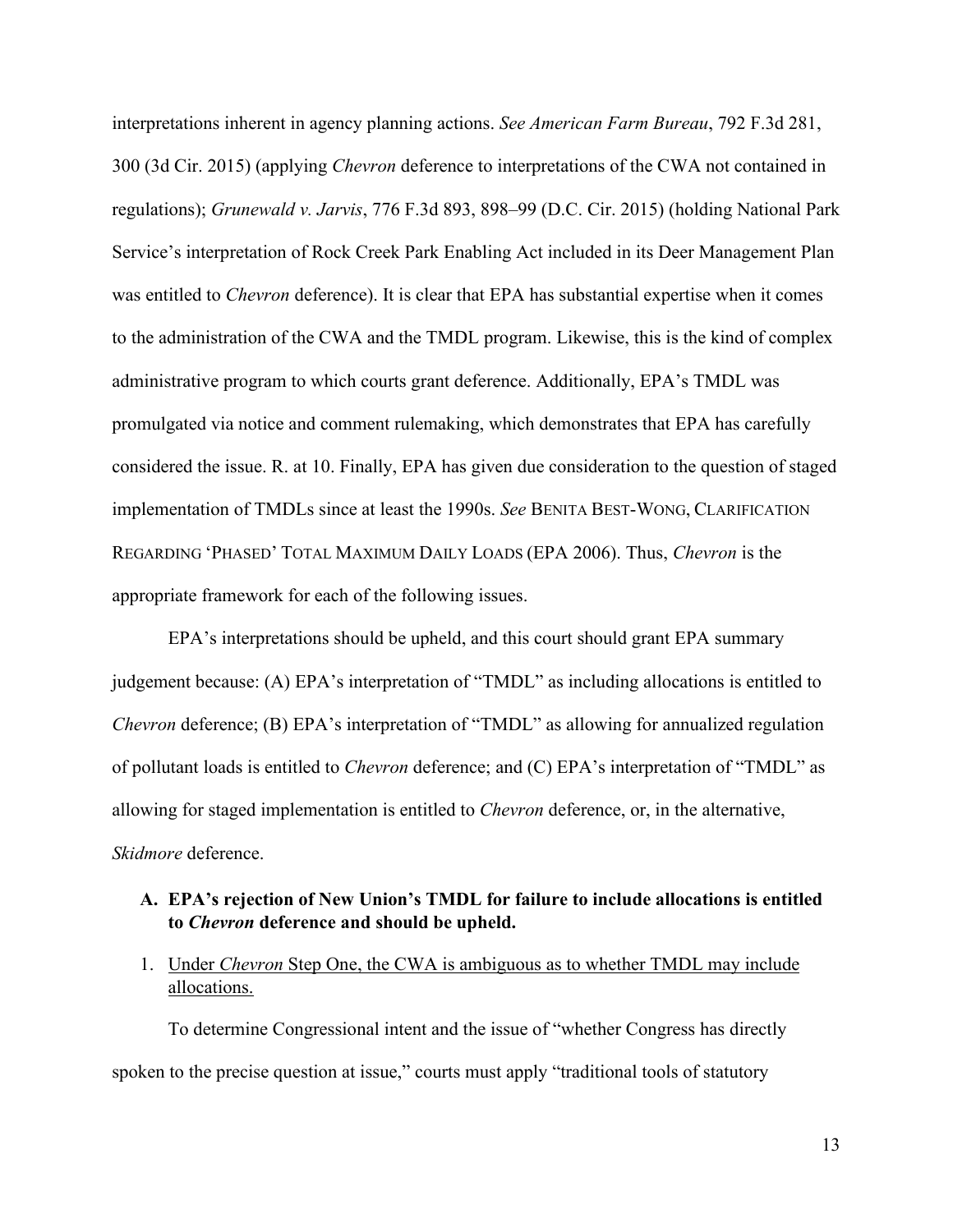construction." *Chevron,* 467 U.S. at 842–843 n.9. These tools include analysis of the text, purpose, structure, and history of a statute. *Kisor v. Wilkie*, 139 S.Ct. 2400, 2415 (2019). Likewise, courts' interpretation of the text of a statute is guided by the canons of construction. *See FDA v. Brown & Williamson Tobacco Corp.*, 529 U.S. 120, 132–33 (2000) (applying the canons of construction at *Chevron* Step One).

Only one other circuit court has considered this issue. In *American Farm Bureau*, the Third Circuit held that "total" in the phrase "total maximum daily load" was ambiguous. 792 F.3d at 297. In analyzing the text, the court applied the canon against surplusage to hold that a restrictive reading would render "total" redundant to the word "maximum." *Id.* Further, it highlighted that other uses of "total" in the CWA support a broad reading. *Id.* (referring to 33 U.S.C.  $\S$  1284(b)(1)). Finally, the court concluded that textual requirements for TMDLs found in section  $303(d)(1)(C)$  "suggest that 'total maximum daily load' is a term of art meant to be fleshed out by regulation, and certainly something more than a number." *Id.*

Likewise, the court held that the structure of the Act supported a broad reading of "total." *Id.* at 298–99. Here, the court concluded that because TMDLs are set only for waters "for which point source effluent limitations alone are insufficient," "in drafting a TMDL the [CWA] unambiguously *requires* the author (here, the EPA) to take into account nonpoint sources." *Id.* at 299. In this way, TMDLs are vehicles of federal and state partnership that "tie together pointsource and nonpoint-source pollution issues in a manner that addresses the whole health of the water." *Id.* at 299 (quoting *Sierra Club v. Meiburg*, 296 F.3d 1021, 1025 (11th Cir. 2002)).

Finally, the Third Circuit provided an extensive analysis of legislative history. *See id.* at 307–308. It noted that the 1987 amendments to the CWA added sections  $303(d)(4)(A)$  and (B), which regard the revision of effluent limitations "based on a total maximum daily load or *other*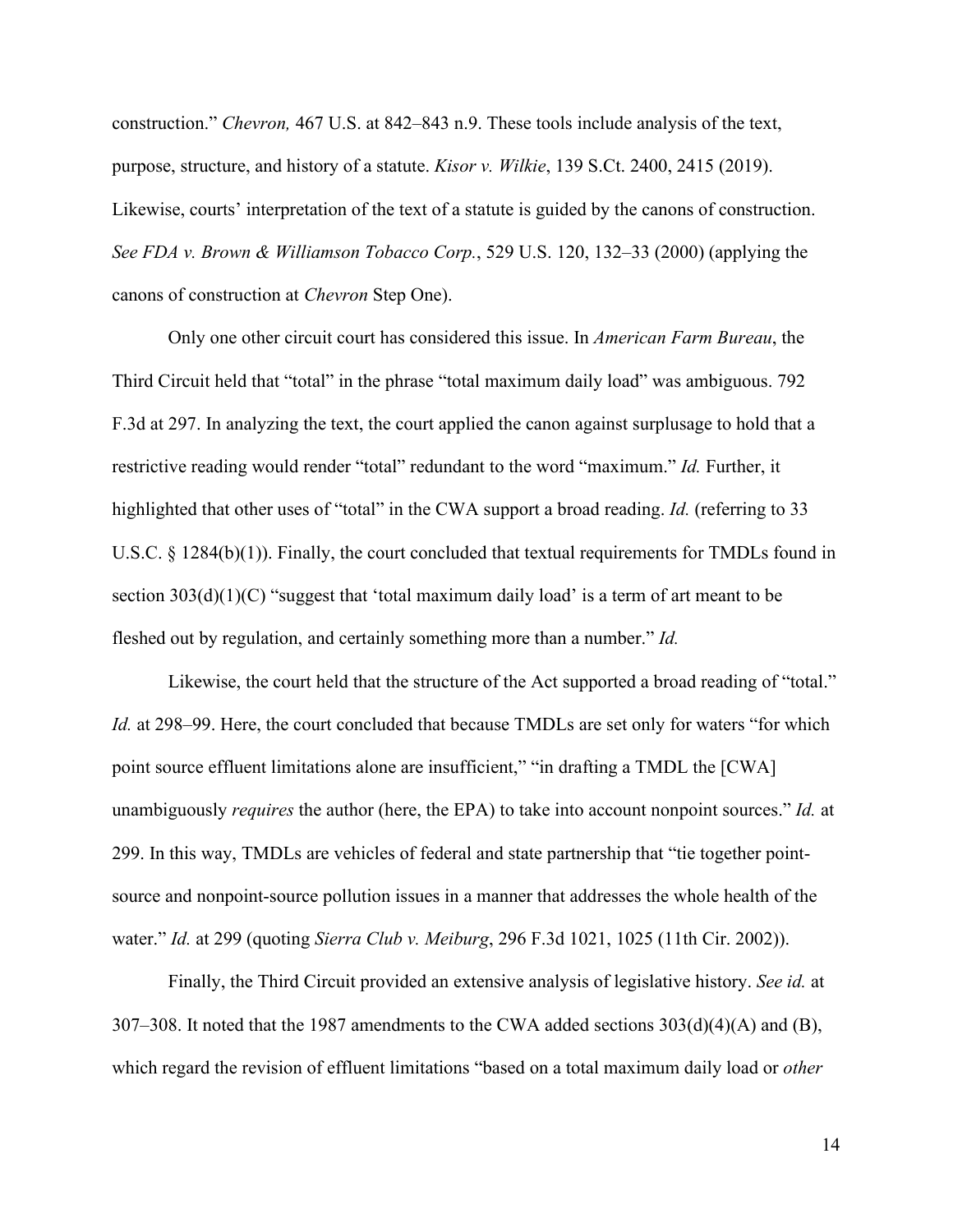*waste load allocation* established under this section." *Id.* at 308 (citing P.L. 100–4§404(b) (Feb. 4, 1987)). Prior to 1987, section 303 did not use the language "waste load allocation." That language had only appeared in the regulatory definition of TMDL that EPA promulgated in 1985. *See* 40 C.F.R. § 130.2(i). The Third Circuit concluded that the revision implied that TMDLs include WLAs and that "EPA therefore has a strong argument that Congress not only agreed to its definition of TMDL as the sum of load and waste load allocations, but also affirmatively incorporated the EPA's rule in an addition to the statute." *Id.*

In sum the Third Circuit held that "congressional silence on how to promulgate a TMDL and the congressional command that a TMDL be established" for impaired waters "combine to authorize the EPA to express load and waste load allocations." *Id.* This court should adopt the Third Circuit's reasoning as its own.

First, as *American Farm Bureau* recognized, the text of the statute is ambiguous. The District Court's reasoning for vacating the regulatory definition of TMDL relies on precisely the argument that the Third Circuit rejected. The District Court focused solely on the word "total" without considering the rest of the clause or the canon against surplusage. Under that canon, courts must "give effect, if possible, to every clause and word of a statute" so that no word "is rendered superfluous, void, or insignificant." *Duncan v. Walker*, 533 U.S. 167, 174 (2001) (internal quotation marks omitted). Here, "total" must have a distinct meaning from "maximum." Further, the word "total" on its face does not unambiguously forbid allocations. *See Total*, Merriam-Webster.com, *https://www.merriam-webster.com/dictionary/total* (last visited Nov. 10, 2021) (defining total as "comprising or constituting a whole"). There is nothing inherent in the word "total" that prevents EPA from, in effect, requiring that it or the State show its work to provide guidance for planners and potentially regulated entities.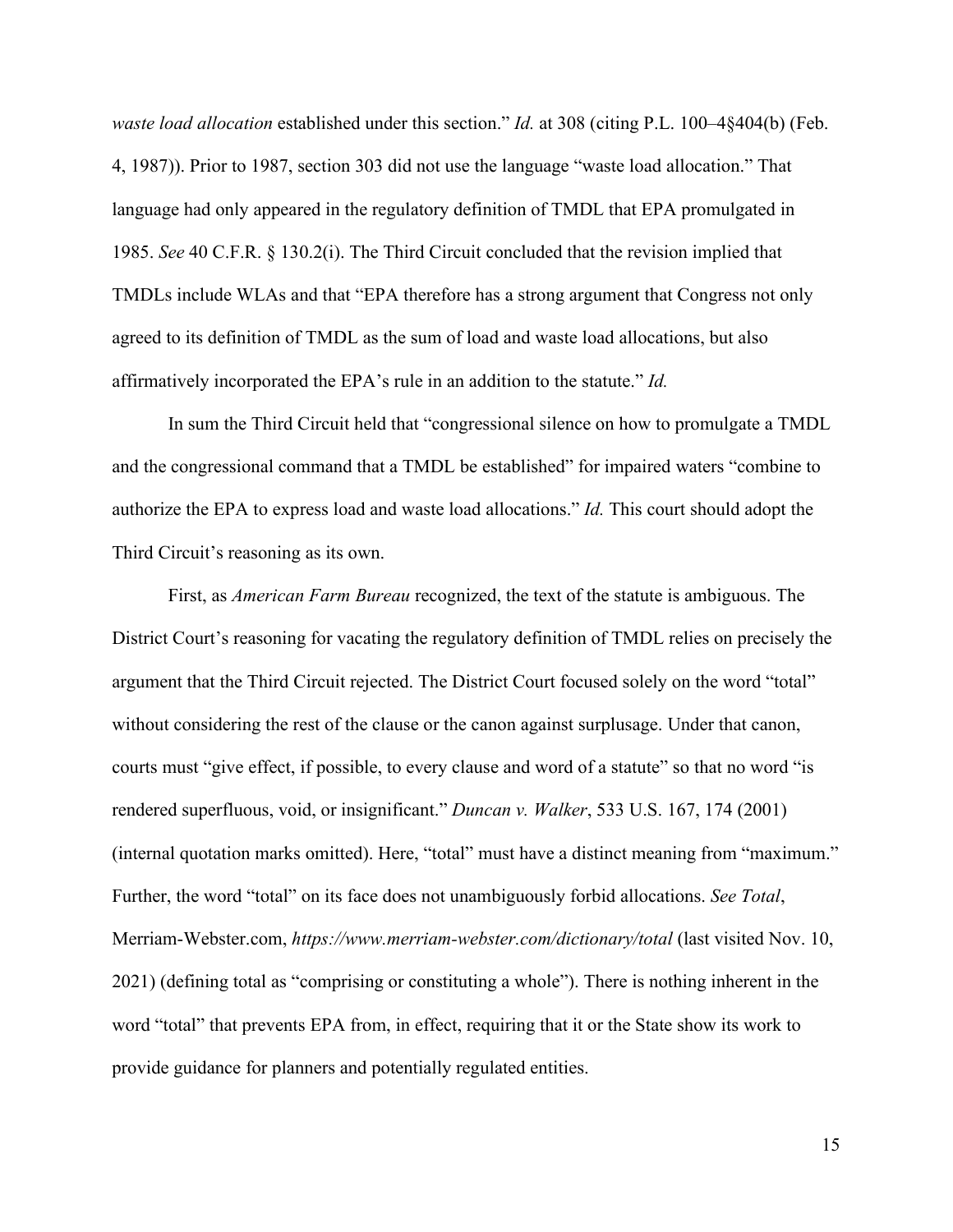Second, as the Third Circuit recognized, the structure of the statute does not resolve the textual ambiguity. In its own structural analysis, the District Court assumed that allocations are an implementation tool under section 303(e), rather than an information gathering tool under section 303(d). This led it to erroneously conclude that the regulatory definition providing for allocations conflicts with the structure of the statute. R. at 12. This is not the case. Allocations assist in both information gathering and provide the necessary information for a state to then implement the TMDL into permits and BMPs to achieve the overall goal of protecting water quality. This is reinforced by the reference to allocations in section 303(d)(4). 33 U.S.C. § 1313(d)(4). Thus, that section 303(e) is concerned with implementation is irrelevant to the issue of allocations. Further, as *American Farm Bureau* recognized, the structure of the statute requires EPA to account for both point and nonpoint sources but is silent on how EPA is to do so. *See Am. Farm Bureau*, 792 F.3d at 299–300. If anything, the structure of the statute—by mandating water quality standards, impaired water lists, and TMDLs, all subject to EPA approval but without substantive guidelines for making judgements—renders the statute more ambiguous.

Finally, the District Court failed to consider how the legislative history (detailed in *American Farm Bureau*) implies that Congress adopted the regulatory definition of "TMDL," which includes allocations, into the CWA through the 1987 amendments. At the very least, this legislative history reinforces the ambiguity inherent in the text. Thus, this court should adopt the Third Circuit's reasoning and hold that the CWA is ambiguous as to whether a TMDL may include allocations.

<span id="page-20-0"></span>2. Under *Chevron* Step Two, EPA made a reasonable policy choice by including allocations in the regulatory definition of "TMDL."

An agency's reading of a statute is permissible if it "represents a reasonable accommodation of conflicting policies that were committed to the agency's care by the statute."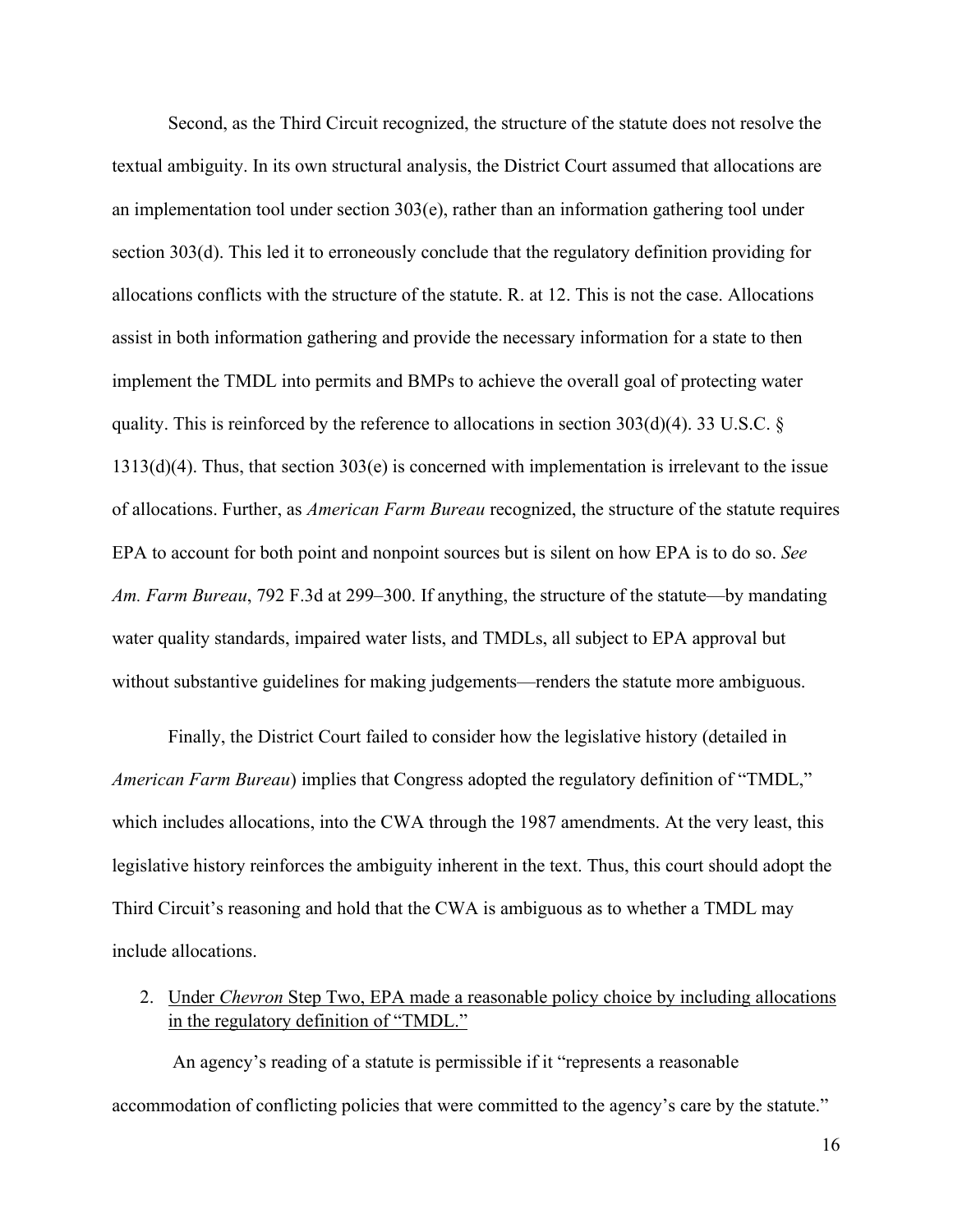*Chevron*, 467 U.S. at 845 (quoting *United States v. Shimer*, 367 U.S. 691, 699–700 (1984)). Courts again look to the text, purpose, structure, and history of the statute (considered at Step One) to determine whether the ambiguities found were resolved "within the bounds of reasonable interpretation." *City of Arlington v. F.C.C.*, 569 U.S. 290, 296 (2013). An interpretation of an ambiguous statute is unreasonable if it would "radically transform" the regulatory programs at issue and "render them unworkable as written." *Util. Air Regul. Grp. v. EPA* (*UARG*), 573 U.S. 302, 320 (2014). In addition, courts "normally accord particular deference to an agency interpretation of 'longstanding' duration." *Barnhart v. Walton*, 535 U.S. 212, 220 (2002) (quoting *North Haven Bd. of Ed. v. Bell*, 456 U.S. 512, 522 n.12 (1982)).

As demonstrated above, the word "total" in "total maximum daily load" is ambiguous as to the process by which EPA or states must calculate the TMDL. Textually, it is reasonable to interpret "total" to include allocations, as, for example, does an itemized receipt. Likewise, the structure of the statute suggests that EPA or states must consider nonpoint source pollution, but there are no clues exactly how it must do so. Thus, allocations are a reasonable interpretation of this ambiguity. Further, this court should accord particular deference to this interpretation because it has stood for over 35 years. Finally, as will be demonstrated below, this interpretation is consistent with the purpose of the CWA because it respects the principle of cooperative federalism and does not dramatically expand the regulatory authority of EPA.

First, allocations further the CWA's dual purpose of protecting water quality and respecting cooperative federalism. The CWA "anticipates a partnership between the States and the Federal Government, animated by a shared objective: 'to restore and maintain the chemical, physical, and biological integrity of the Nation's waters.'" *Arkansas v. Oklahom*a, 503 U.S. 91, 101 (1992) (quoting 33 U.S.C. § 1251(a)). This is particularly the case in section 303: States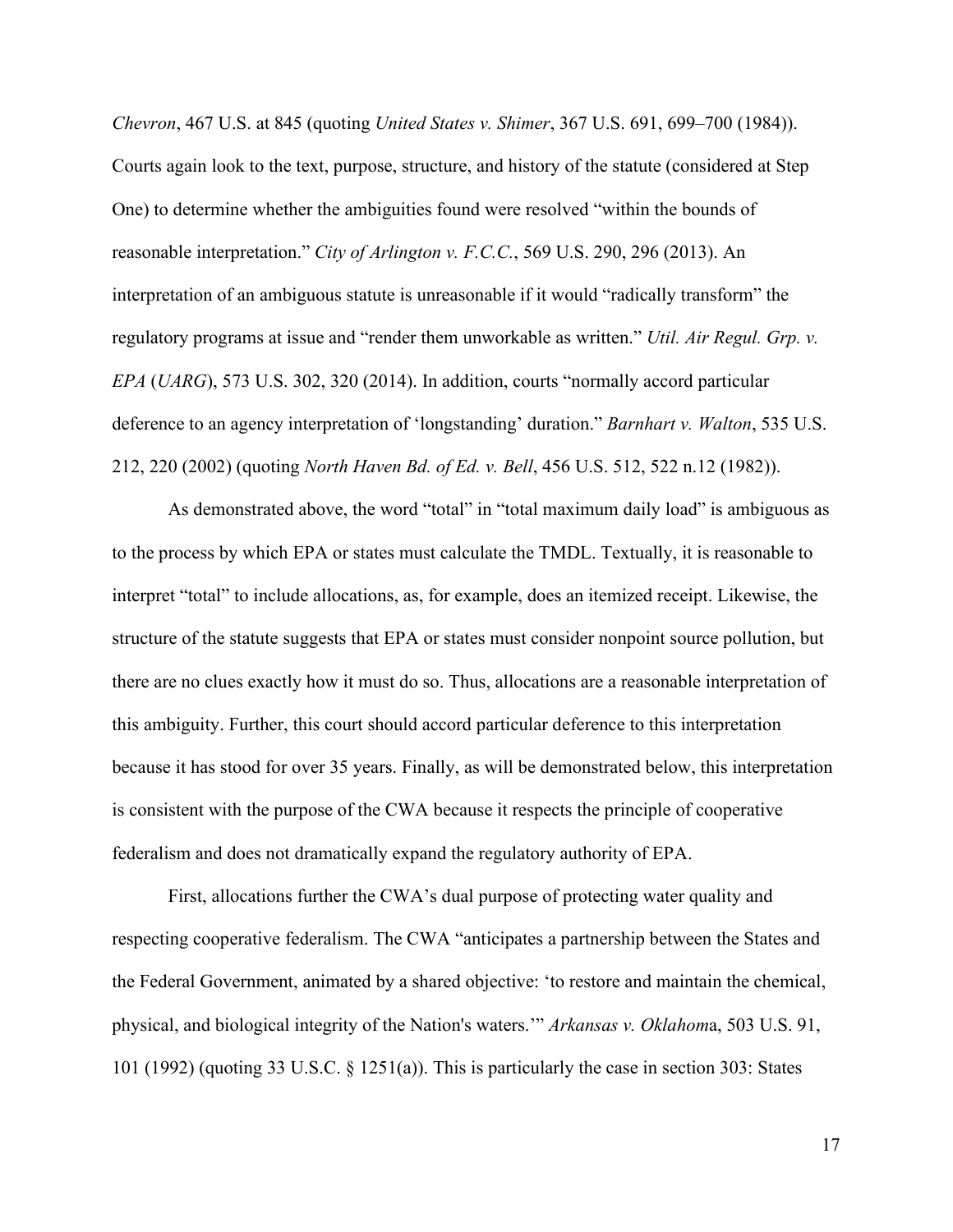must promulgate water quality standards, impaired waters lists, TMDLs, and continuing planning processes, while EPA has only an oversight role. *See* 33 U.S.C. § 1313. Likewise, EPA has primary responsibility over point sources, while states have primary authority over nonpoint sources. *See Am. Farm Bureau*, 792 F.3 at 289.

In rejecting the EPA regulatory definition of TMDL, the District Court was concerned that requiring allocations would violate the principle of cooperative federalism and allow EPA to encroach into "the primary role of states in protecting water quality and making local land use and agricultural decisions." R. at 13. This conclusion is flawed. As the Third Circuit explained: "the TMDL's provisions that could be read to affect land use are either explicitly allowed by federal law or too generalized to supplant state zoning powers in any extraordinary way." *Am. Farm Bureau*, 792 F.3d at 302*.* The CWA expressly provides for federal authority over point sources and provides for only federal oversight over nonpoint sources via TMDLs. *See* 33 U.S.C. § 1311(a); *id.* § 1342; *id.* § 1313(d). Once promulgated by a state or EPA, a TMDL must be implemented into that state's planning process and into permits and BMPs. *Id.* § 1313(e). Yet, EPA has no authority to require specific permits for any point or nonpoint source (so long as the state has authority to promulgate NPDES permits). *See Pronsolino v. Nastri*, 291 F.3d 1123, 1131 (9th Cir. 2002). In other words, a TMDL that includes allocations is nothing more than an "informational tool" for states to use when making decisions to regulate water pollution. *Am. Farm Bureau*, 792 F.3d at 303. In sum, the division of authority in the TMDL process reinforces cooperative federalism. EPA's provision of allocations does not encroach on this cooperative effort.

Second, interpreting "total" to include allocations does not significantly expand EPA regulatory authority. Citing *UARG*, the District Court held the opposite. R. at 14. This was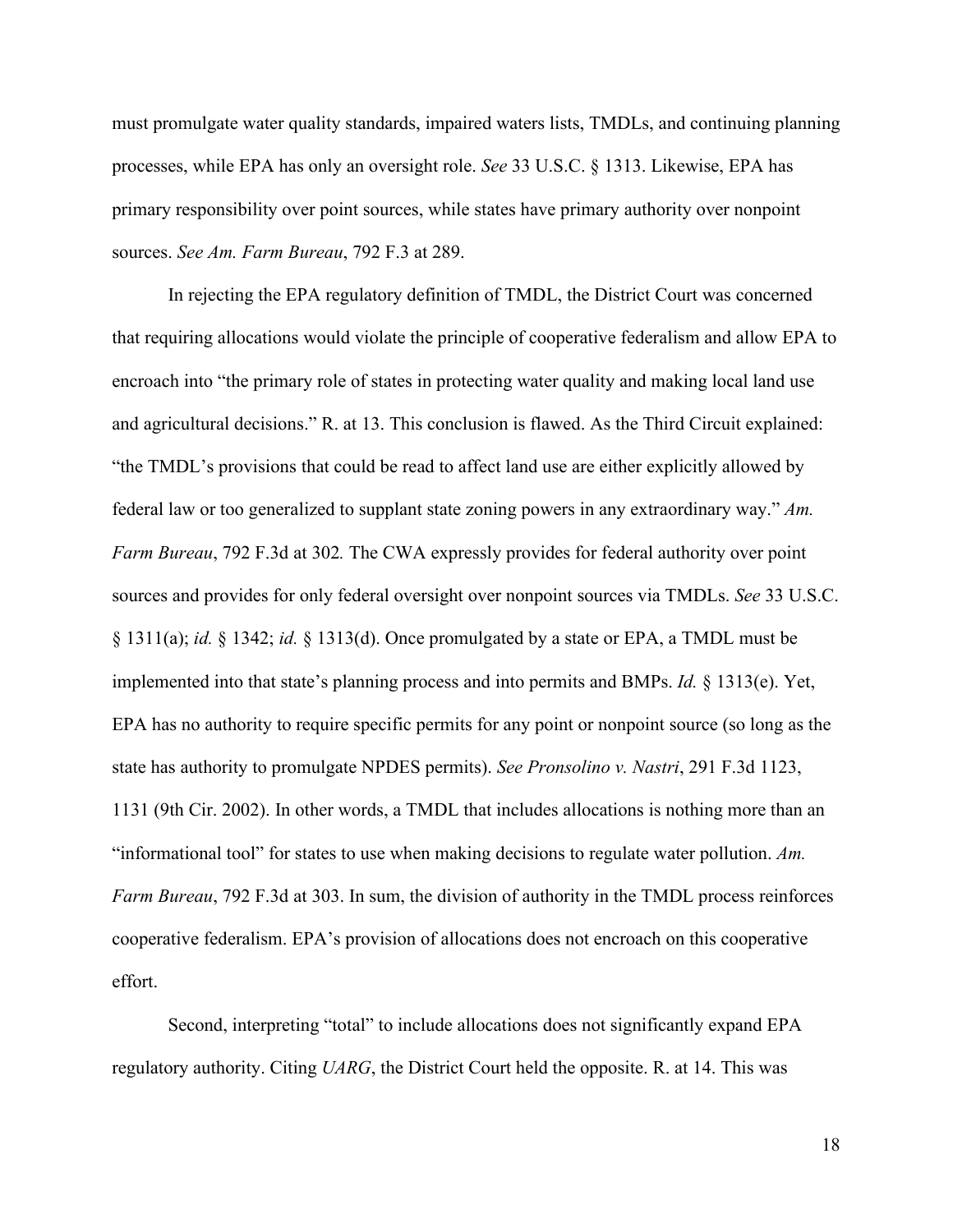incorrect. In *UARG*, the Court held EPA's regulation of greenhouse gas emissions coming from buildings emitting over 100 tons of air pollutants per year was a dramatic expansion of EPA authority, given that such regulation would "have a profound effect on virtually every sector of the economy and touch every household in the land." *UARG*, 573 U.S. at 310–11. Thus, an interpretation of the Clean Air Act to allow for such an expansion was unreasonable under *Chevron*. *Id.* at 328. This was especially the case since the court was skeptical of "newfound authority" to regulate a particularly important aspect of the economy. *Id.* at 324, 328. Allocations within TMDLs are entirely distinguishable from the regulation of greenhouse gas emissions at issue in *UARG*.

Unlike EPA's rule in *UARG*, EPA has required allocations in TMDLs for 35 years; there is no issue of EPA "finding" dormant authority within the CWA. Additionally, the impact of requiring allocations in a TMDL pales in comparison to the unprecedented expansion of authority that concerned the Court in UARG. While allocations certainly have some impact, they do not touch every sector of the economy and nearly every household. As noted above, allocations give EPA some influence over nonpoint sources; however, this influence is minor given that it remains several steps removed from any direct state program or permitting process. Allocations simply do not significantly expand EPA authority such that its interpretation of a statutory ambiguity is unreasonable.

In sum, EPA's longstanding regulatory definition of TMDL that requires allocations is a reasonable interpretation of an ambiguous and complex statute. This definition carefully navigates the textual and structural ambiguities and gives effect to the dual purposes of the CWA. EPA's interpretation is entitled to *Chevron* deference and thus it's rejection of New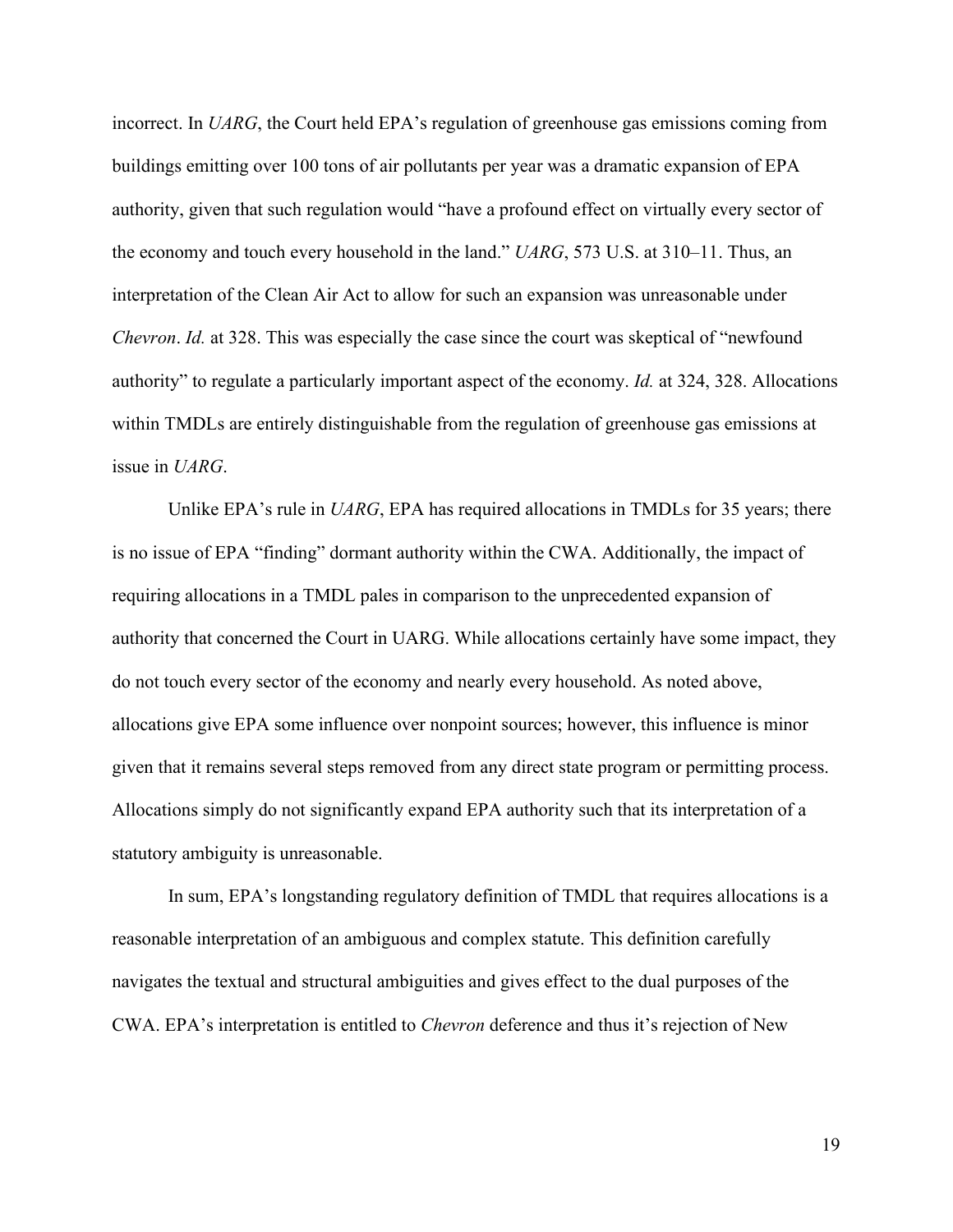Union's TMDL was authorized by the statute. This court should grant summary judgement to EPA on this issue.

## <span id="page-24-0"></span>**B. EPA's implementation of an annualized phosphorus TMDL is entitled to** *Chevron* **deference and should be upheld.**

<span id="page-24-1"></span>1. Under *Chevron* Step One, Congressional intent as to the timeframe of TMDL regulation is ambiguous.

As above, to determine Congressional intent at Step One, courts look to "the text, structure, history, and purpose" of a statute. *Kisor v. Wilkie*, 139 S.Ct. 2400, 2415 (2019); *Chevron*, 467 U.S. at 843 n.9.

Circuits are split on whether "total maximum *daily* load" is ambiguous. The Second Circuit has held that "TMDL" was "susceptible to a broader range of meanings" and was thus ambiguous because the Act itself establishes an "open-ended range of pollutants that are susceptible to effective regulation" by TMDLs. *Nat. Res. Def. Council v. Musynski*, 268 F.3d 91, 98 (2d Cir. 2001).<sup>[3](#page-24-2)</sup> The court applied two canons of construction: the rule that the text must be understood in light of the Act's structure and the rule against absurd results. *Id.* It held that the structure of the Act suggested that Congress sought effective enforcement of water pollution via agency expertise and that it would be "absurd" to read "daily" literally. *Id.* at 98–99. Conversely, the D.C. Circuit held that there was "nothing ambiguous" about the term "daily" and ended the analysis at *Chevron* Step One. *Friends of the Earth, Inc. v. EPA*, 446 F.3d 140, 144–46 (D.C. Cir. 2006).

Like the Second Circuit, this court should hold that the phrase "total maximum daily load" is not determinative of Congress' intent for the timeline for the regulation of pollutants

<span id="page-24-2"></span><sup>3</sup> Although this decision does not apply the *Chevron* framework per se (though, citing *Mead*, it references the deference the judiciary owes to the executive department), its analysis as to the plain meaning of the statute is directly relevant to *Chevron* step one.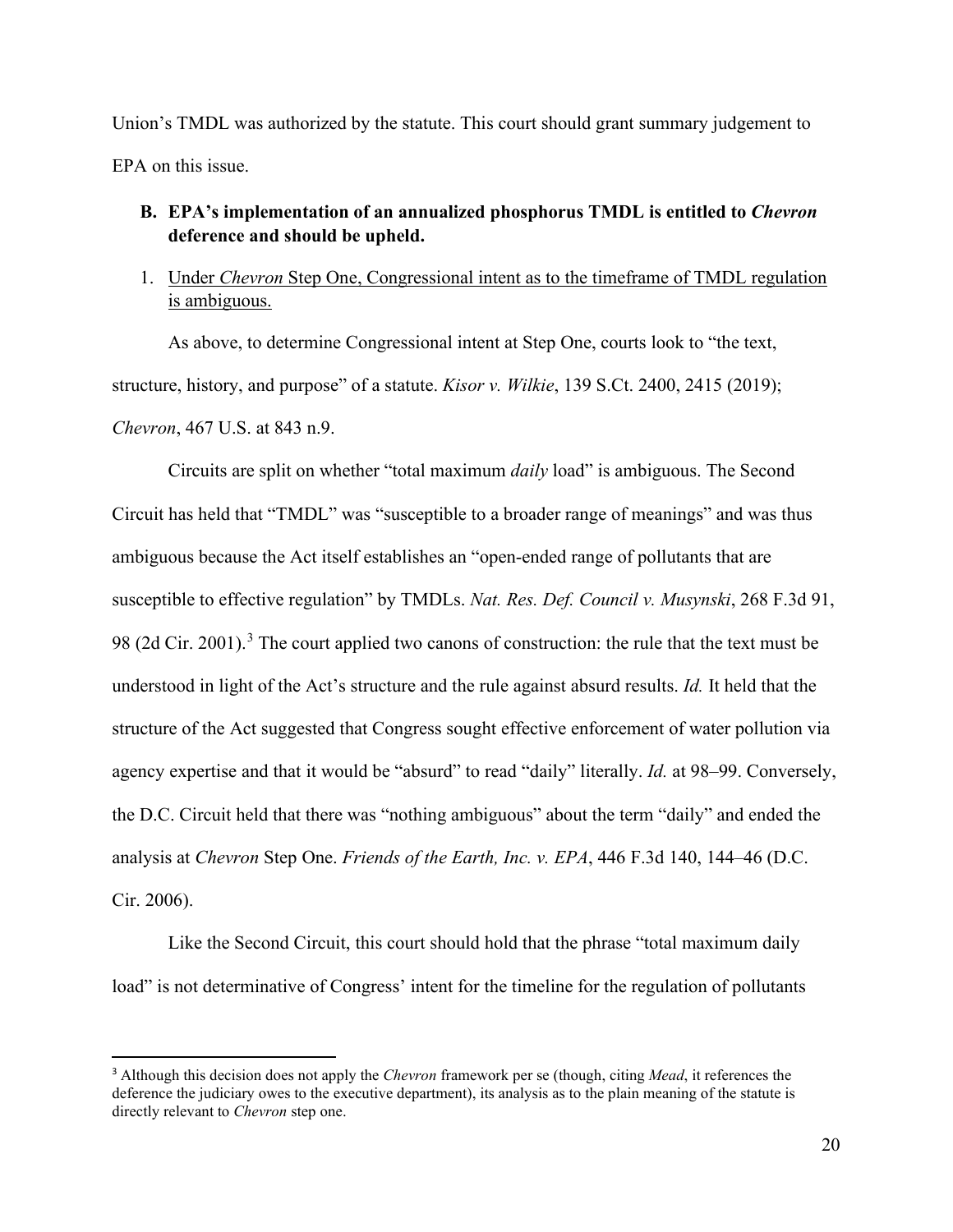given that the text, purpose, and structure of the statute are ambiguous. First, the statute does not define "total maximum daily load" and uses it only as a cursory phrase within a larger section concerning water quality. *See* 33 U.S.C. § 1313. The statute itself vests EPA with discretion to determine which pollutants are subject to TMDLs. *See* 33 U.S.C. § 1313(d)(1)(C). The Act requires TMDLs only "for those pollutants which the Administrator identifies . . . as suitable for such calculation" and requires only that "[s]uch load . . . be established at a level necessary to implement the applicable water quality standards." *Id*. Here, the D.C. Circuit makes a mistaken point worth addressing. It claims that EPA's 1978 rule that "[a]ll pollutants, under the proper technical conditions, are suitable for the calculation of total maximum daily loads" suggests that EPA cannot reasonably argue that certain pollutants are not susceptible to daily regulation. *Friends of the Earth*, 446 F.3d at 146 (citing 43 Fed. Reg. 60662, 665 (1978)). This conclusion ignores that EPA uses "TMDL" as a term of art: "TMDLs can be expressed in terms of either mass per time, toxicity, or other appropriate measure." 40 C.F.R. § 130.2(i). Thus, when EPA stated that "all pollutants . . . are suitable for the calculation of [TMDLs]," EPA does not necessarily suggest, as the D.C. Circuit believes, that all pollutants are suitable to *daily* regulation.

Further, while the term "daily" plainly appears in the text, it would be absurd to read this literally. Generally, "[t]he plain meaning of legislation should be conclusive, except in the 'rare cases [in which] the literal application of a statute will produce a result demonstrably at odds with the intentions of its drafters. In such cases, the intention of the drafters, rather than the strict language, controls." *U.S. v. Ron Pair Enter., Inc.*, 489 U.S. 235, 242 (1989) (quoting *Griffin v. Oceanic Contractors, Inc.*, 458 U.S. 564, 571 (1982)) (second alteration in original). "Indeed, where a literal reading of a statutory term would lead to absurd results, the term simply 'has no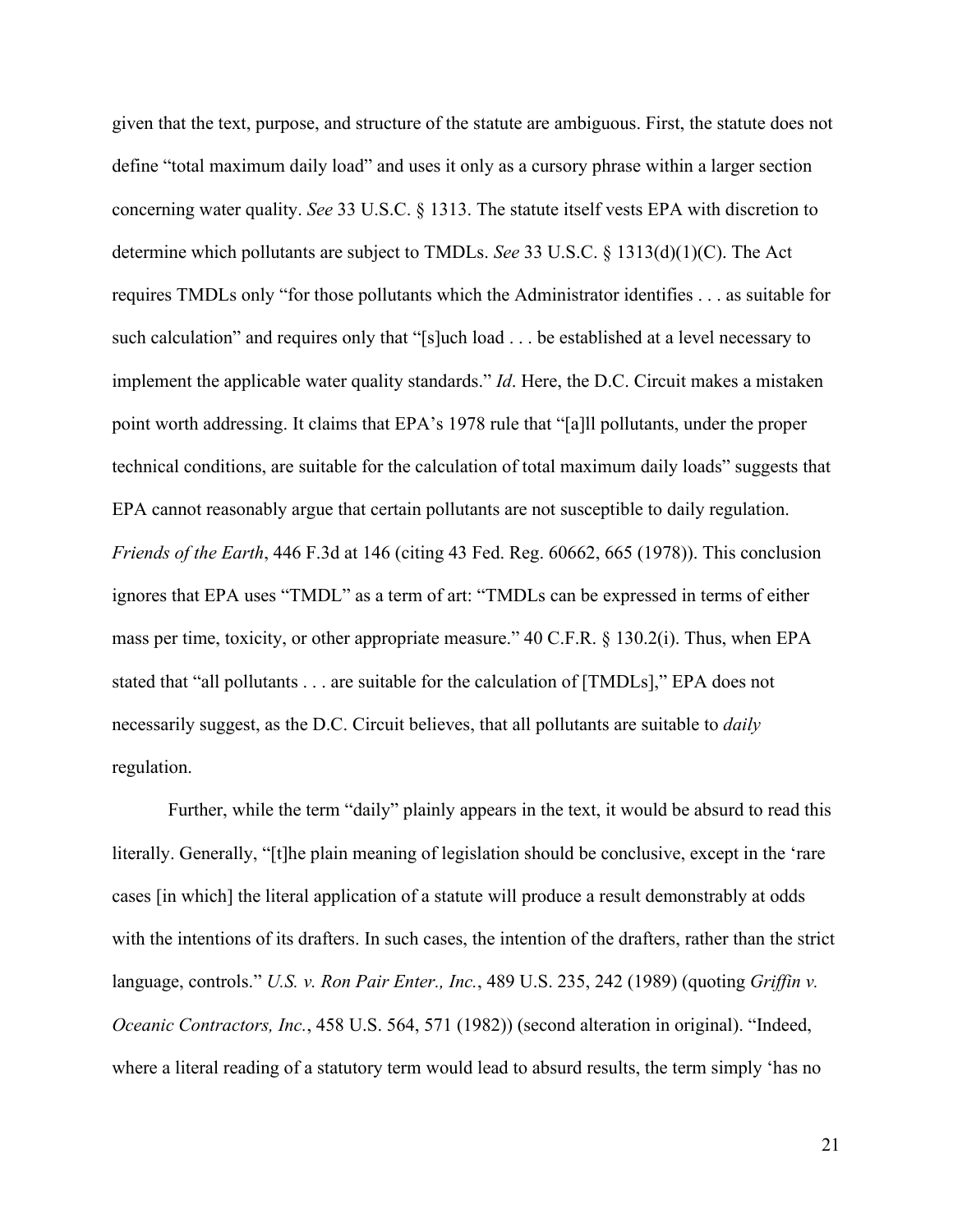plain meaning . . . and is the proper subject of construction by the EPA and the courts.'" *Am. Water Works v. EPA*, 40 F.3d 1266, 1271 (quoting *Chemical Manufacturers Ass'n v. Nat. Res. Def. Council, Inc.*, 470 U.S. 116, 126 (1985)) (alteration in original). As will be demonstrated below, to read "daily" literally would conflict with the Congressional intent evidenced by the purpose and structure of the statute; thus, "total maximum daily load" has no plain meaning.

The purpose and structure of the statute demonstrate that "total maximum daily load" is ambiguous. The purpose of the CWA is "to restore and maintain the chemical, physical, and biological integrity of the Nation's waters." 33 U.S.C. § 1251(a). As such, the CWA prohibits unpermitted discharges, *see* 33 U.S.C. § 1311(a), and allows permitted discharges so long as the receiving waterbody is not unduly polluted, *see* 33 U.S.C. § 1313(a)–(c). TMDLs are meant as an additional regulatory measure that states must take when "effluent limitations . . . are not stringent enough to implement any water quality standard applicable to such waters." 33 U.S.C. § 1313(d)(1)(A). In other words, Congress' intent for the regulation of pollutants via TMDLs is focused not on the time-frame of their regulation, but on the actual quality of water. The statute notes that only pollutants identified as "suitable for such calculation" are regulated by TMDLs but is silent as to how states are to reach applicable water quality standards in lieu of a TMDL. 33 U.S.C. § 1313(d)(1)(C). Read literally, "total maximum *daily* load" would then include only those pollutants suitable for daily regulation and would exempt (as not "suitable") all others from regulation beyond standard effluent limitations. This could not have been Congress' intent given its concern with water quality in this section and the CWA overall. As the Third Circuit recognized, the structure of the Act "suggest[s] that '[TMDL]' is a term of art meant to be fleshed out by regulation." *Am. Farm Bureau*, 792 F.3d at 298. Thus, this court should proceed to *Chevron* Step Two and grant EPA deference.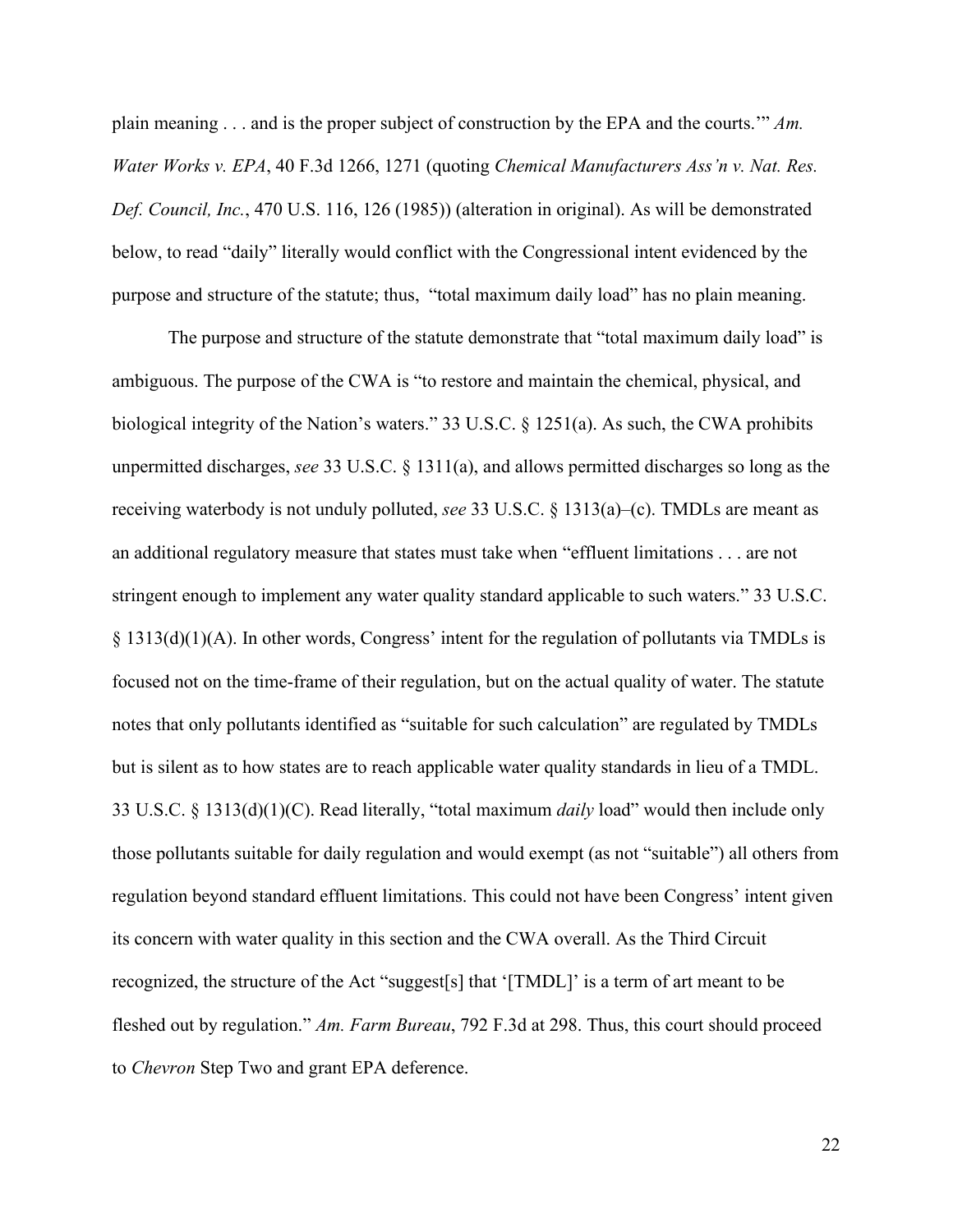<span id="page-27-0"></span>2. Under *Chevron* Step Two, annualized regulation of a pollutant not susceptible to daily regulation is a reasonable interpretation of the statute.

As above, an agency's reading of a statute is a permissible construction if it reasonably accommodates the conflicting policies of the statute. *See Chevron*, 467 U.S. at 845. Likewise, courts look to whether the ambiguities resolved by the agency are "within the bounds of reasonable interpretation." *City of Arlington*, 569 U.S. at 296. Likewise, courts should accord deference to longstanding interpretations. *See Barnhart*, 535 U.S. at 220 (2002).

As illustrated by the analysis above, Congress' primary concern in section 303 was the attainment of water quality standards. TMDLs are the tool Congress created to achieve that purpose and EPA's regulations give effect to that purpose. The regulatory definition of "TMDL," notes that "TMDLs can be expressed in terms of either mass per time, toxicity, or other appropriate measure." 40 C.F.R. § 130.2. Indeed, the final rule establishing the regulatory definition of "TMDL" focuses on how EPA's definition protects water quality. *Water Quality Planning and Management*, 50 Fed. Reg. 1774-01 (Jan. 11, 1985) (codified at 40 C.F.R. 130). Likewise, EPA regulations require states to focus on water quality when establishing TMDLs; this includes consideration of "stream flow, loading, and water quality parameters." 40 C.F.R. §  $130.7(c)(1)$ . This regulatory structure has been in place for over three decades and is a longstanding agency interpretation worthy of particular deference by this court. Even following *Friends of the Earth*, EPA maintained its interpretation. *See EPA's Expectations Regarding "Daily" Loads in TMDLs*, at 1 (Nov. 15, 2006). In sum, EPA's regulations concerning TMDLs are primarily concerned with the protection of water quality and thus plainly give effect to Congressional intent and are a reasonable interpretation of the statute.

Here, EPA adopted New Union's original TMDL proposal and incorporated the original scientific record and public comments into its own record. R. at 10. While EPA's factual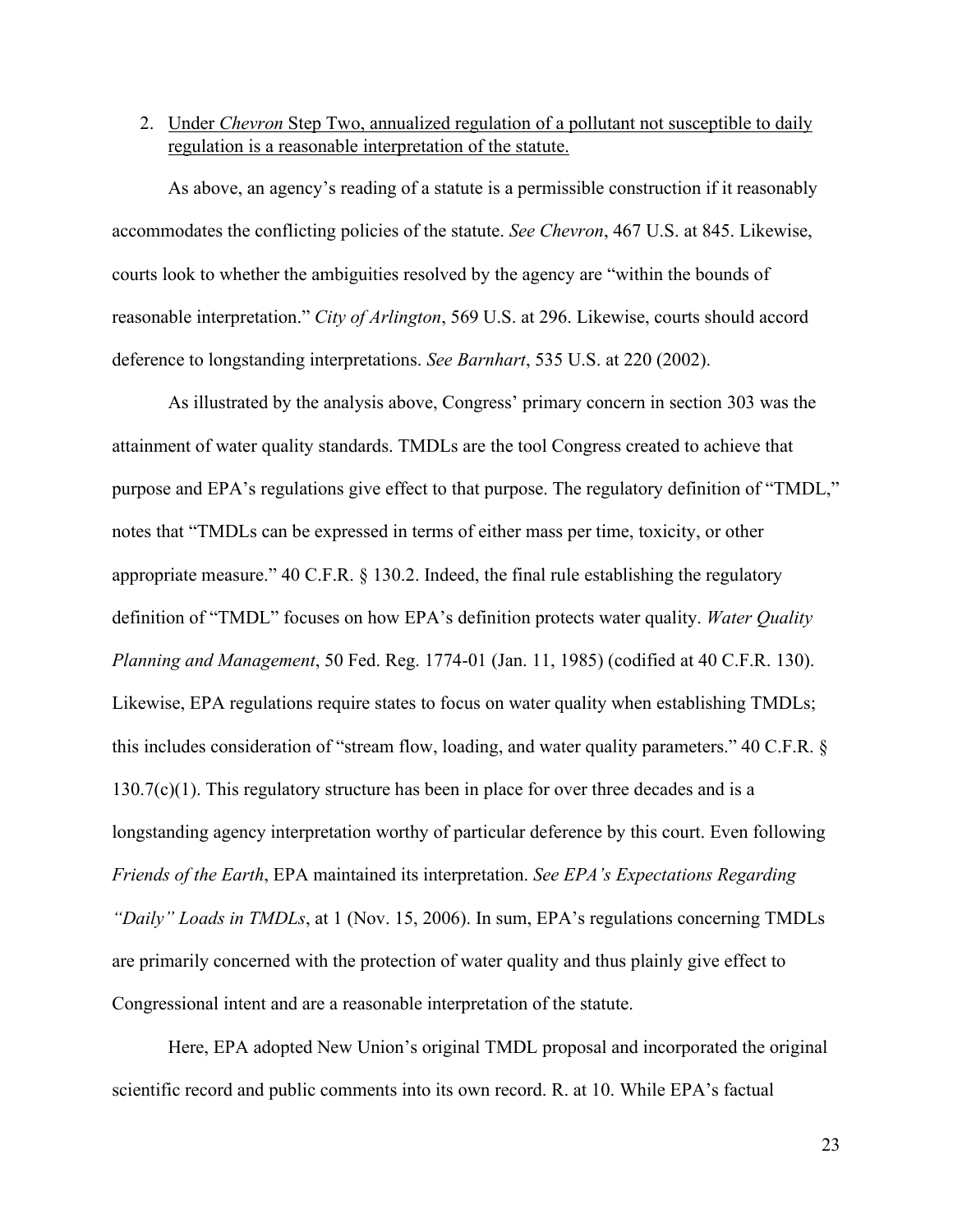determination is not challenged, [4](#page-28-2) EPA could have reasonably determined that annual regulation of phosphorus is the best method of regulation, as it has done so elsewhere. *See Musynski*, 268 F.3d at 99 (noting that annual phosphorus regulation was the best method); EPA, PHOSPHORUS TMDLS FOR VERMONT SEGMENTS OF LAKE CHAMPLAIN 28 (2016) ("In evaluating the best expression of loading, EPA determined that an annual load allocation was the most appropriate measure of how phosphorus affects Lake Champlain. Neither daily nor seasonal loads as accurately represent the effect of phosphorus loading to the lake."). Adoption of the State's original proposal, so long as scientifically sound, plainly gives effect to the purpose of the CWA to further cooperative federalism.

In sum, "total maximum daily load" is an undefined and ambiguous statutory term, which EPA reasonably interpreted in its regulations. Thus, EPA's interpretation in its regulations is entitled to *Chevron* deference and its promulgation of the Lake Chesaplain TMDL was within its statutory authority. This court should grant summary judgement to EPA on this issue.

## <span id="page-28-0"></span>**C. EPA's implementation of a staged phosphorus TMDL is entitled to either** *Chevron* **or** *Skidmore* **deference and should be upheld.**

<span id="page-28-1"></span>1. Under *Chevron* Step One, Congress is silent as to the timeline for the implementation of individual TMDLs.

Courts determine ambiguity at *Chevron* Step One by considering the text, structure,

purpose, and history of a statute. *See Kisor v. Wilkie*, 139 S.Ct. 2400, 2415 (2019); *Chevron*, 467

U.S. at 843 n.9.

<span id="page-28-2"></span><sup>&</sup>lt;sup>4</sup> The Court has suggested that the factors relevant to the resolution of a claim under the APA are relevant to *Chevron* Step Two. See *Michigan v. EPA*, 576 U.S. 743, 750–52 (2015) (citing *Motor Vehicle Mfrs. Assn, Inc. v. State Farm Mut. Automobile Ins. Co.*, 463 U.S. 29, 43 (1983) at *Chevron* step two); *see also Nat. Res. Def. Council, Inc. v. U.S. EPA*, 961 F.3d 160, 169–70 (2d Cir. 2020) (noting that *Chevron* and *State Farm* are distinct doctrines, but that the standards occasionally take into consideration the same factors). According to *State Farm*, a decision is arbitrary and capricious if: "The agency has relied on factors which Congress has not intended it to consider, entirely failed to consider an important aspect of the problem, offered an explanation for its decision that runs counter to the evidence before the agency, or is so implausible that it could not be . . . the product of agency expertise." *State Farm*, 463 U.S. at 43. None of the *State Farm* factors are relevant here, however.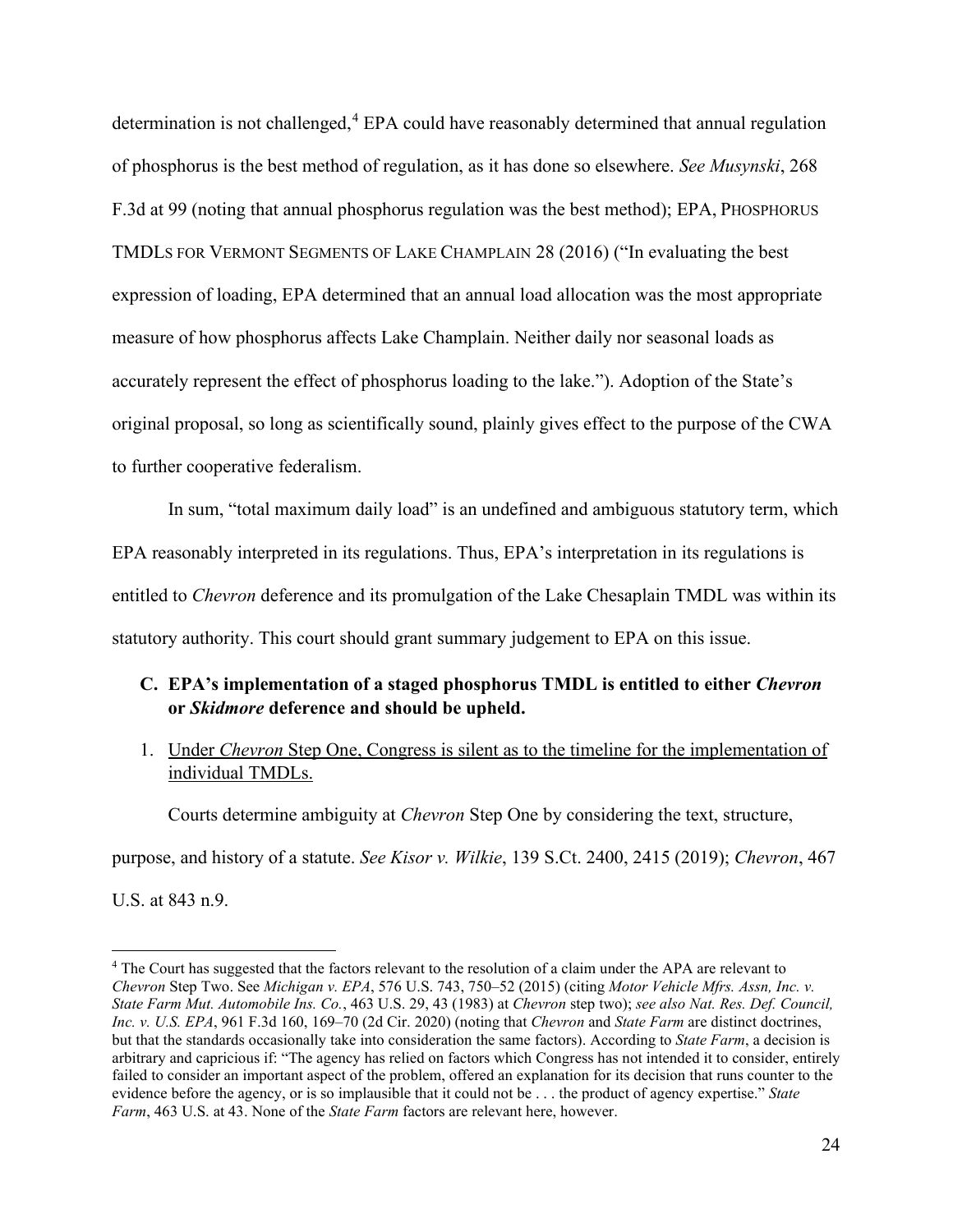First, the text of the statute does not explicitly speak to whether EPA may stage a TMDL over several years. The CWA simply directs that TMDLs "shall be established at a level necessary to implement the applicable water quality standards." 33 U.S.C. § 1313(d)(1)(C). It does not speak to *when* those standards must be achieved. The Act, however, allows for states to prioritize achievement of water quality standards in some waters, *see* 33 U.S.C. § 1313(d)(1)(A), which suggests that it may leave full achievement of water quality standards in some impaired waters for a later date.

Second, the structure of the statute is likewise ambiguous. The district court erroneously concluded that Congressional silence in section 303(d) demonstrated a clear Congressional intent to require immediate achievement of water quality standards at the date of TMDL implementation. R. at 15. It reasoned that the continuing planning process contained in section 303(e)(3)(A) cross references to section 301(b), which establishes a timeline for implementation of effluent limitations; this, it held, suggests TMDL implementation must follow the timeline in section 301(b). R. at 15. The District Court misread the statute. Section  $303(e)(3)(A)$  refers to the schedules of compliance for *effluent limitations* stated in section 301(b)(1), not all provisions of section 301(b)(1). 33 U.S.C.  $\S$  1313(e)(3)(A). Indeed, section 303(e)(3) contains a separate bullet point for the inclusion of TMDLs in continuing planning but does not establish a timeline for such TMDL planning. *See id.* § 1313(e)(3)(C). Further, section 301 itself is cabined to effluent limitations. *Id.*  $\S$  1311. Thus, when section 301(b)(1)(C) states that "not later than July 1, 1977, any more stringent limitation, including those necessary to meet water quality standards" shall be achieved, the Act references only effluent limitations, not TMDLs. *Id.* § 1311(b)(1)(C). Indeed, section 302 governs water quality related effluent limitations, *id.* § 1312, and is likely the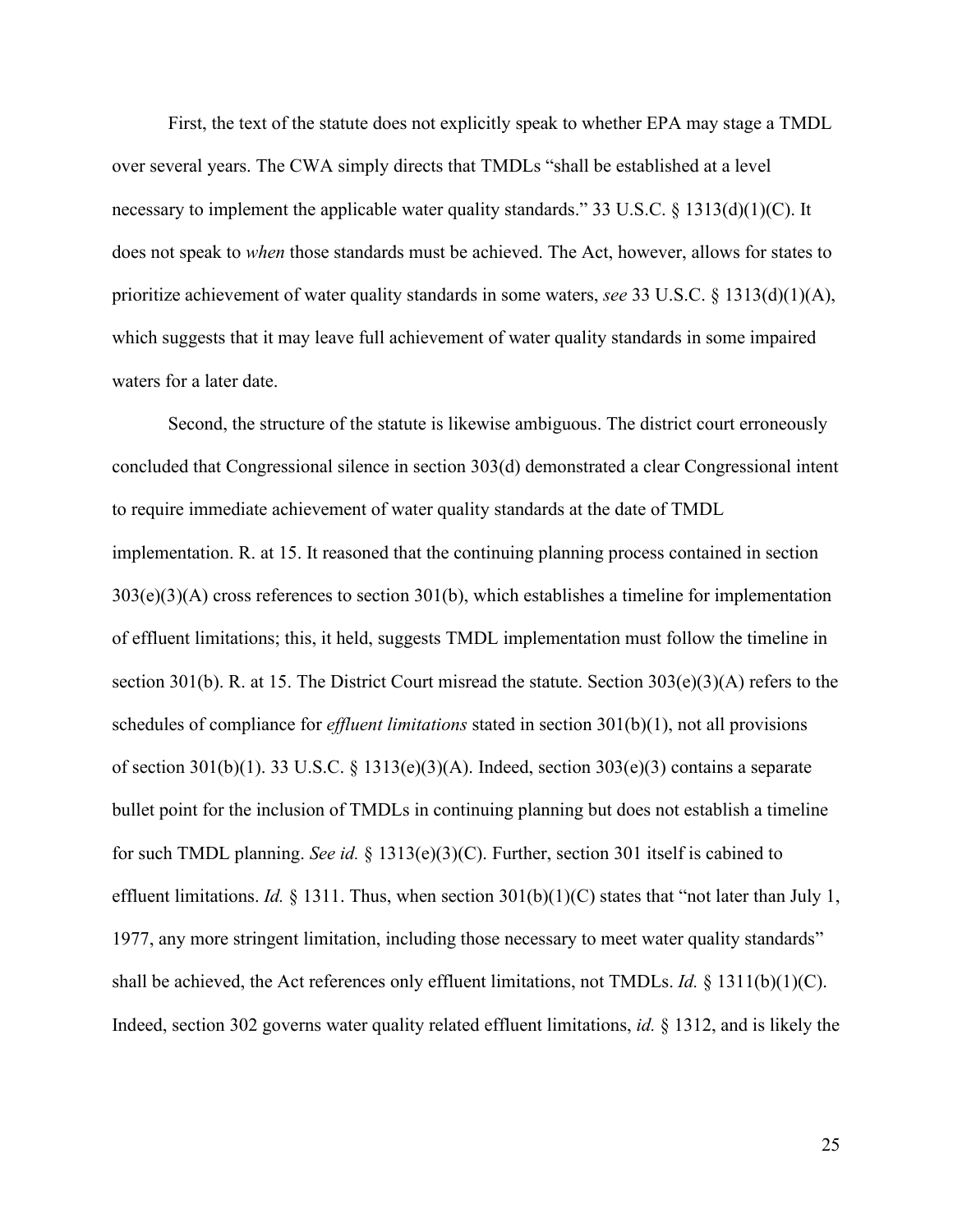"more stringent limitation" referred to by section  $301(b)(1)(C)$ . The Act does not establish a timeline for the implementation or achievement of TMDLs.

Third, the purpose of the statute is equally ambiguous on this issue. Congress demonstrated a clear intent to protect water quality, *see id.* § 1251(a); *id.* § 1313, but also demonstrated an intent to maintain a federalist balance in the implementation of the act, *see id.* § 1251(b); *id.* § 1313. There is nothing in the Act to suggest that the concern for water quality overrides the policy of federalism to such a degree that it requires TMDLs to ensure the achievement of water quality standards on the day of implementation. Rather, as will be demonstrated below, it is entirely reasonable for EPA to allow for staged reduction out of respect for states and the regulated entities within states

## <span id="page-30-0"></span>2. Under *Chevron* Step Two, it is reasonable for EPA to allow for a staged reduction in phosphorus load over five years.

At *Chevron* Step Two, courts look to whether the agency's reading of the statute is reasonable, and whether it represents a reasonable policy decision. *Chevron*, 467 U.S. at 845. Deference is particularly appropriate, where, as above, the statute is silent as to a particular issue. *See id.* at 843–44; *National Cable & Telecomms. Ass'n v. Brand X Internet Services*, 545 U.S. 967, 980, 997 (2005).

The Third Circuit has considered a similar issue to that presented here: In *American Farm*  Bureau, the EPA set target dates for each stage of completion of the TMDL. 792 F.3d at 292. In 2010, EPA promulgated the TMDL, which set a target "that 60% of its proposed actions [would] be complete by 2017, with all pollution control measures in place by 2025." *Id.* The court held that "it is common sense that a timeline complements the [CWA's] requirement that all impaired waters achieve applicable water quality standards. The amount of acceptable pollution in a body of water is necessarily tied to the date at which the EPA and the states believe the water should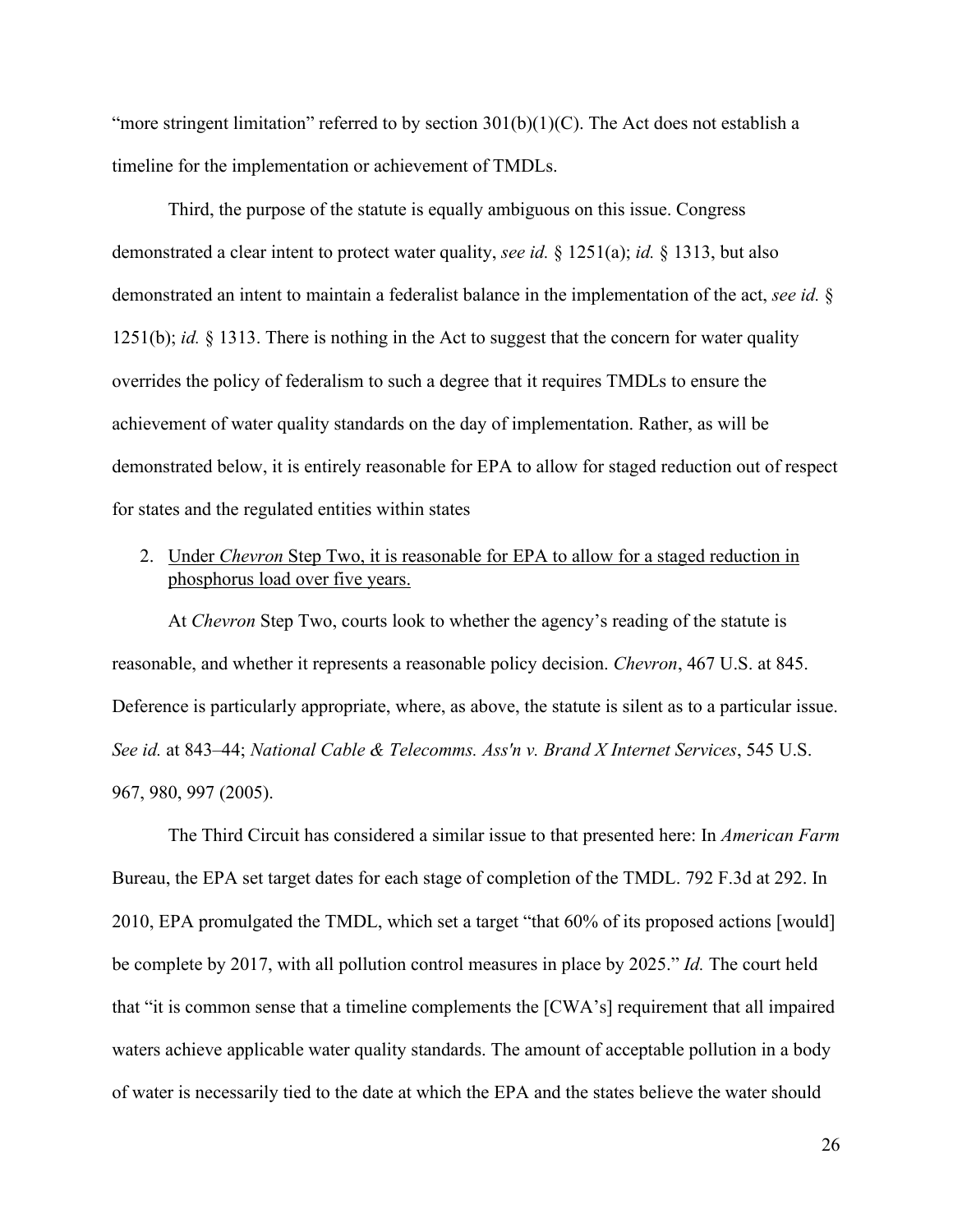meet its quality standard." *Id.* at 300. Thus, "promulgating an accurate TMDL . . . requires consideration of a timeline and changes over time" and "it is more consistent with the purpose of the [CWA] to express the deadline that the EPA relied on in calculating the TMDL than to make the states and the public guess what it is." *Id.*

Like the Third Circuit, this court should hold that EPA's staged TMDL is a reasonable interpretation of the statute and a reasonable navigation of the conflicting policies of the CWA. First, EPA has long maintained that it need not immediately implement a TMDL at full force. *See* BENITA BEST-WONG, CLARIFICATION REGARDING 'PHASED' TOTAL MAXIMUM DAILY LOADS (EPA 2006)*.* Second, the purpose of the Act does not suggest that EPA should "pursue [water quality] at all costs." *Rapanos v. United States*, 547 U.S. 715, 752 (2006). Rather, the conflicting purposes of the Act suggest that EPA must pursue water quality while engaging in meaningful consultation and negotiation with states. Since states are primarily responsible for water quality standards, TMDLs, and BMPs, it would violate the federalist balance the Act seeks to achieve to require a state to immediately implement a TMDL at full force. Further, as articulated by the Third Circuit, it is "common sense" that TMDLs may follow a timeline. *American Farm Bureau*, 792 F.3d at 292. Even if all phosphorus loading ceased the day the TMDL was implemented, water quality would take some time to improve to a level necessary to meet the applicable water quality standard. Thus, it makes more sense to stage a TMDL over several years and to allow regulated entities some time to develop the technology and practices that will allow them to comply with the ultimate TMDL requirements.

Thus, given the textual and structural ambiguity on the timeline for TMDL implementation, this court should defer to EPA's reasonable policy decision to permit staged implementation TMDLs.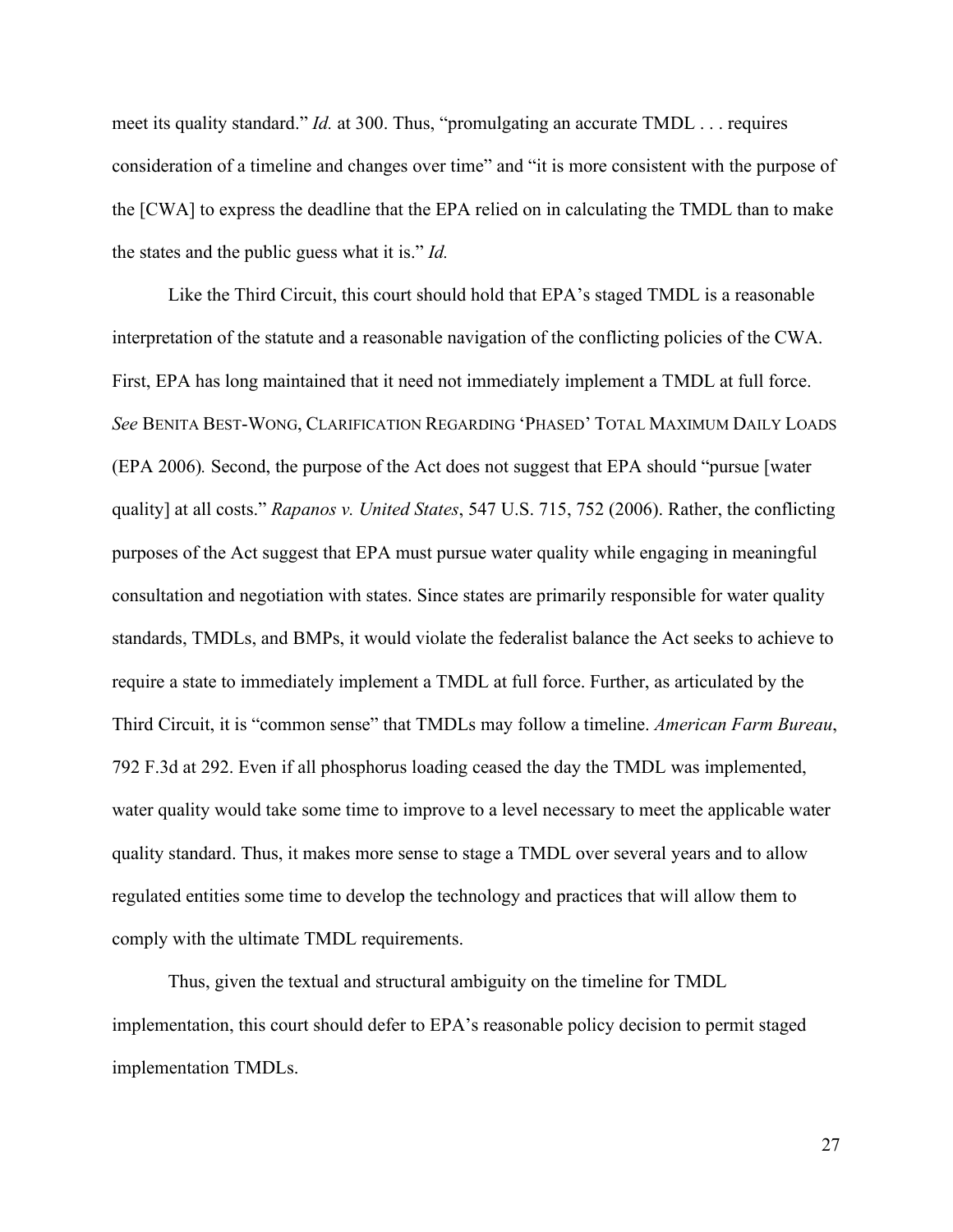#### <span id="page-32-0"></span>3. In the alternative, the court should apply *Skidmore* and uphold EPA's interpretation.

In *United States v. Mead Corp.*, the Supreme Court held that an agency interpretation that does not qualify for *Chevron* deference nonetheless can qualify for *Skidmore* deference. 533 U.S. 218, 234 (2001). "The fair measure of deference to an agency administering its own statute has been understood to vary with circumstances, and courts have looked to the degree of the agency's care, its consistency, formality, and relative expertness, and to the persuasiveness of the agency's position." *Id.* at 228. Thus, "[t]he weight [accorded to an administrative] judgement in a particular case will depend on the thoroughness evident in its consideration, the validity of its reasoning, its consistency with earlier and later pronouncements, and all those factors which give it power to persuade, if lacking power to control." *Id.* (quoting *Skidmore v. Swift & Co.*, 323 U.S. 134, 140 (1944)) (second alteration in original). The Third Circuit has held that "the most important considerations are whether the agency's interpretation 'is consistent and contemporaneous with other pronouncements of the agency and whether it is reasonable given the language and purpose of the Act.'" *Delaware Dept. of Natural Resources and Environmental Control v. U.S. Army Corps of Engineers*, 685 F.3d 259, 285 (3d Cir. 2012) (quoting *Cleary ex rel. Cleary v. Waldman*, 167 F.3d 801, 808 (3d Cir. 1999)).

Thus, the inquiry in *Skidmore* resembles that of *Chevron* Step Two. As explained above, the statute simply requires that TMDLs be incorporated into a state's continuing planning process, *see* 33 U.S.C. § 1313(e)(3)(C), but does not establish a timeline for the implementation of TMDLs. This silence should be resolved by the agency charged with implementing the statute rather than the courts, particularly, as here, where EPA has substantial expertise with these kinds of planning tools. Further, it is more in keeping with the dual purposes of the CWA (water quality and federalism) to give states time to gradually implement TMDL limits than to require immediate implementation at full force. Finally, EPA has consistently allowed for phased and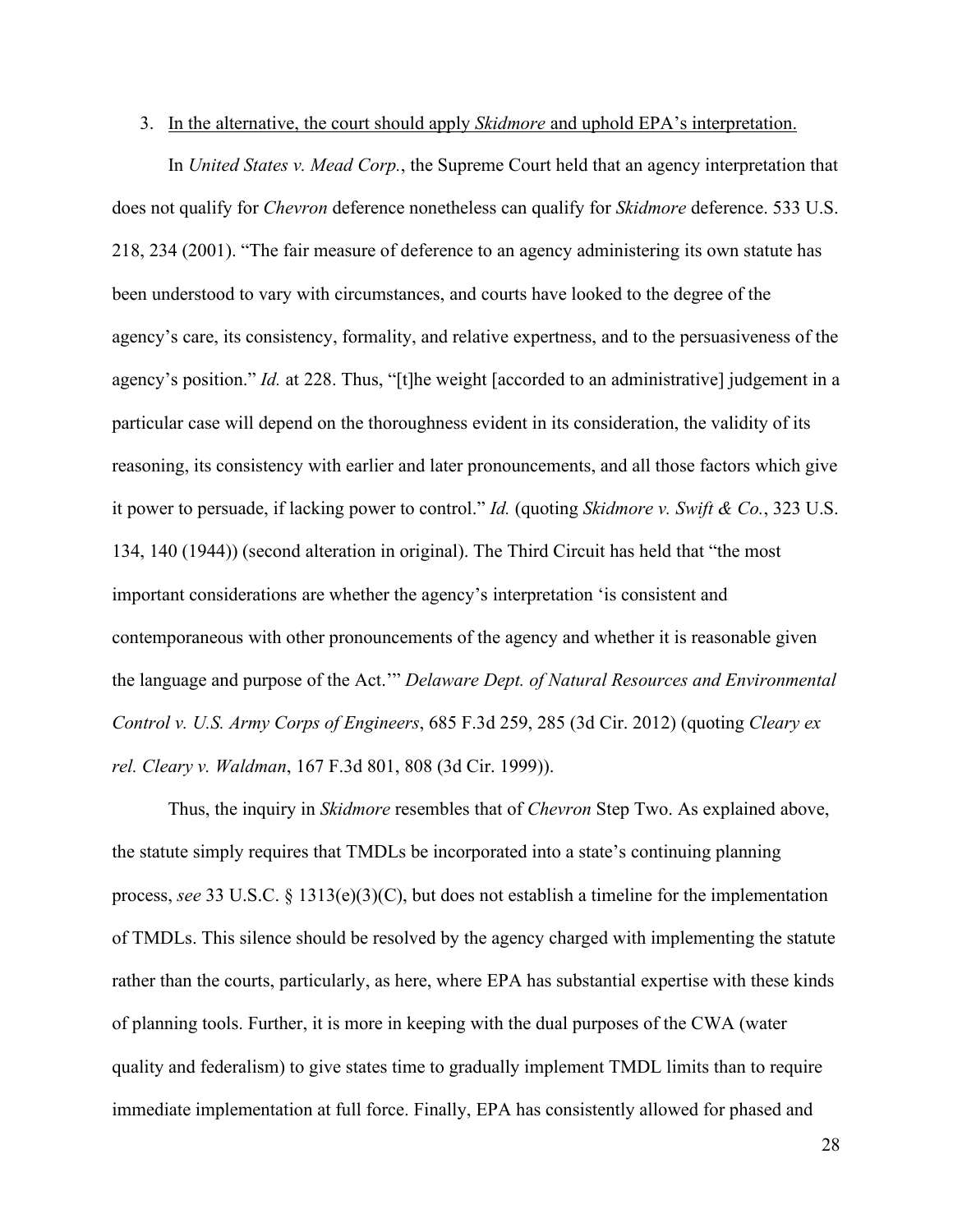staged TMDLs, despite not officially adopting this position via rulemaking. *See* BENITA BEST-WONG, CLARIFICATION REGARDING 'PHASED' TOTAL MAXIMUM DAILY LOADS (EPA 2006)*.* Thus, this court should grant *Skidmore* deference to EPA's interpretation of section 303(d) if *Chevron* deference is inappropriate.

In sum, EPA's interpretation of "total maximum daily load" as permitting staged reductions in phosphorus over five years is entitled to either *Chevron* or *Skidmore* deference. EPA was statutorily authorized to promulgate a staged TMDL. This court should uphold EPA's interpretation and grant summary judgement to EPA on this issue.

## <span id="page-33-0"></span>**III. UNDER EPA'S TMDL REGULATION, EPA DID NOT ACT ARBITRARILY AND CAPRICIOUSLY BY PROMULGATING THE TMDL WITHOUT "REASONABLE ASSURANCE."**

EPA regulations defining "TMDL" note that "[i]f [BMPs] or other nonpoint source pollution controls make more stringent load allocations practicable, then wasteload allocations can be made less stringent. Thus, the TMDL process provides for nonpoint source control tradeoffs." 40 C.F.R. § 130.2(i). (A) On their face, EPA regulations allow a state or EPA to offset point source controls with nonpoint source controls when promulgating a TMDL. Even if this court finds EPA regulations to be ambiguous, core principles of administrative law demand that this court afford significant deference to EPA's interpretation of its own regulations. Further, (B) EPA did not act arbitrarily or capriciously when it promulgated the Lake Chesaplain TMDL and took credit for anticipated reductions stemming from nonpoint source controls.

## <span id="page-33-1"></span>**A. EPA's TMDL regulations allow EPA to offset point source controls with nonpoint source controls.**

Where Congress has delegated rulemaking authority to an agency, a reviewing court must accept the agency's reasonable interpretations of its own regulations promulgated in exercise of that authority. *Auer v. Robbins*, 519 U.S. 452, 461 (1997). *Auer* deference stems from "a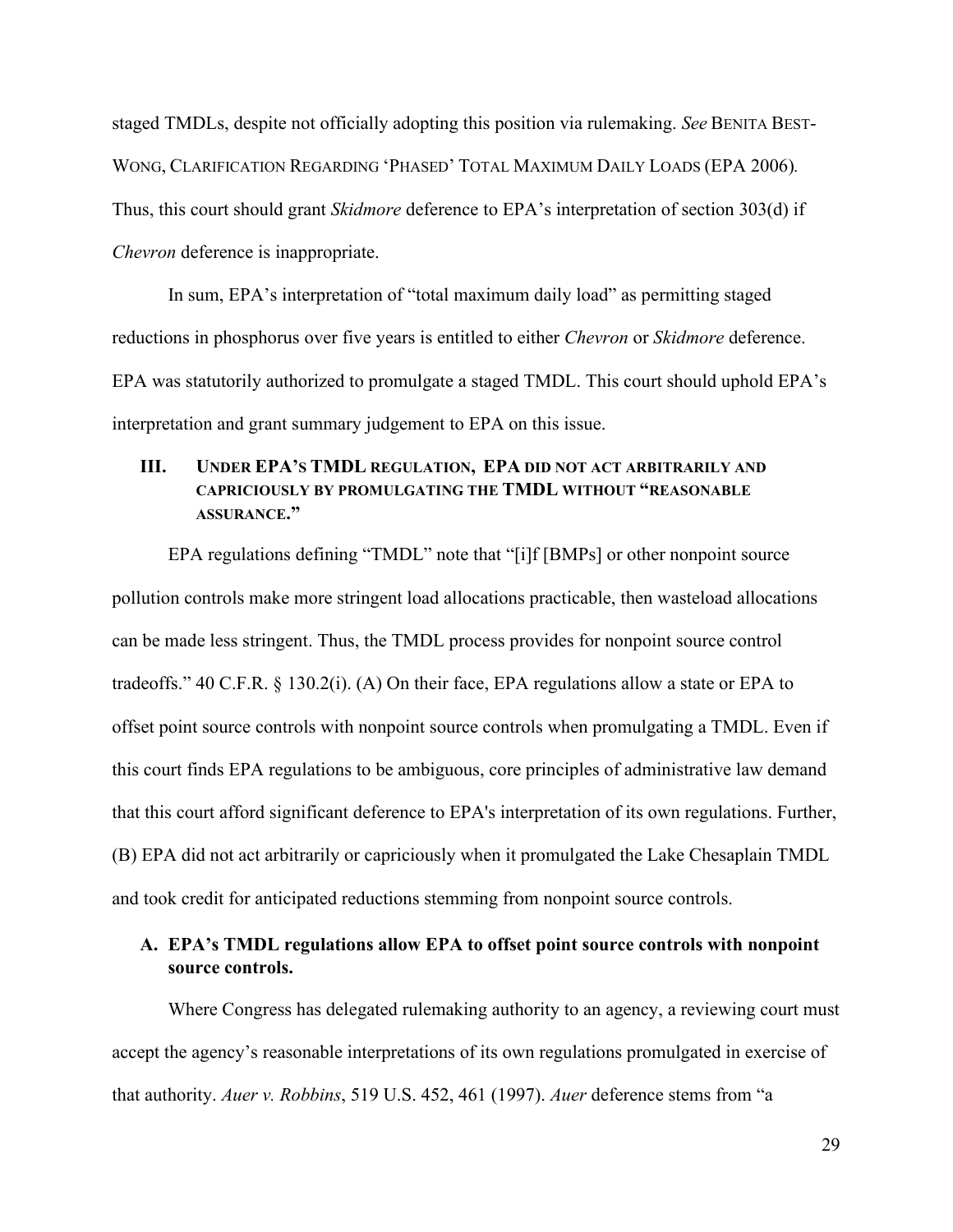presumption that Congress would generally want the agency to play the primary role in resolving regulatory ambiguities." *Kisor v. Wilkie*, 139 S.Ct. 2400, 2412 (2019). Thus, *Auer* deference applies where (1) an agency reasonably interprets a "genuinely ambiguous" regulation, (2) "the agency's reading [is] 'reasonable,'" and (3) "the character and context of the agency interpretation entitles it to controlling weight." *Id*. at 2415–16.

## <span id="page-34-0"></span>1. EPA's TMDL regulations unambiguously allow EPA to substitute nonpoint source controls for point source controls where practicable.

To determine whether ambiguity exists "a court must exhaust all the 'traditional tools' of construction" by carefully considering "the text, structure, history, and purpose of a regulation." *Id*. (quoting *Chevron*, 467 U.S. at 843). At this stage, however, courts may find a regulation to be clear and may avoid the question of deference altogether. *See id.* ("If uncertainty does not exist, there is no plausible reason for deference. The regulation then just means what it means—and the court must give it effect, as the court would any law.").

On its face, the regulatory definition of TMDL clearly allows for EPA to offset WLAs with LAs and simply requires that the offsets be "practicable." 40 C.F.R. § 130.2(i). Thus, the regulation gives discretion to the state or EPA to determine whether, for a particular impaired segment, point source controls can be made more stringent due to the availability of nonpoint source controls. To read any additional standard into an otherwise discretionary regulation would be improper. *See Sierra Club v. Martin*, 46 F.3d 606, 619–624 (7th Cir. 1994) (holding regulations governing forest diversity did not "dictate that [USFS] analyze diversity in any specific way" and that the conservation biology approach advocated for by the Sierra Club was not legally required). Thus, this court should give effect to the clear language of the regulation and end its analysis on the meaning of the regulation here.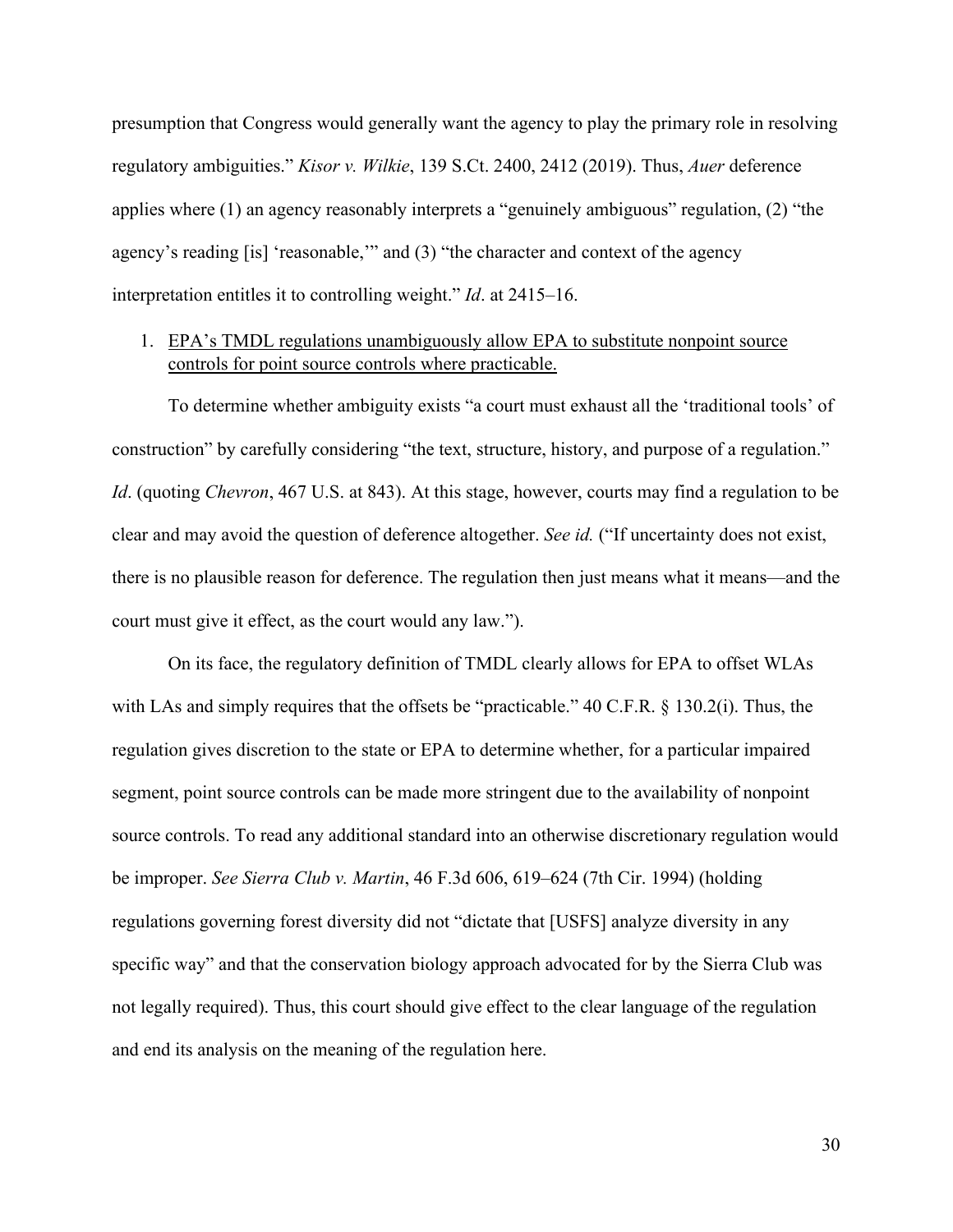## <span id="page-35-0"></span>2. In the alternative, under *Auer*, EPA's interpretation of its regulations is reasonable and should be upheld.

If this court determines EPAs regulations are ambiguous on this issue, EPA's interpretation is nonetheless reasonable under *Auer*. At this step of *Auer*, courts look to whether the agency's interpretation "come[s] within the zone of ambiguity the court has defined" at the first step. *Kisor*, 139 S. Ct. at 2416. The interpretation must be "within the bounds of reasonable interpretation." *Id.* (quoting *Arlington v. FCC*, 569 U.S. 290, 296 (2013)).

The text, structure, purpose, and history support EPA's interpretation that section 130.2(i) does not impose any substantive requirement on planners before planners can consider nonpoint source control tradeoffs. The text of the regulation explicitly allows for tradeoffs and imposes only a "practicability" standard to make such a determination. *See* 40 C.F.R. §130.2(i). It is thus within EPA's or the state's reasoned discretion whether to grant such tradeoffs. This reading of agency discretion is reinforced by section 130.7(d); there, EPA regulations parrot the statute, and allow for EPA, at its discretion, to disapprove of a state TMDL and promulgate its own, subject to public notice and comment. *See* 40 C.F.R. § 130.7(d)(2).

Likewise, the purpose and history of the regulations support the reasonableness of EPA's interpretation. Both the statute and regulations make clear that TMDLs are meant to ensure the water quality of a particular impaired segment. *See* 33 U.S.C. §1313(d); 40 C.F.R. § 130.7(c). Discretion in the planners on how best to achieve this purpose is fully consistent with the statute and regulations. Further, a brief history of the regulation supports EPA's reading. EPA's 1985 rule defining "TMDL" requires WLAs and LAs but does not establish any standard by which EPA must evaluate their likelihood of implementation. *See* 50 Fed. Reg. 1774, 1774–75 (Jan. 11, 1985) (codified at 40 C.F.R. 130). In 2000, EPA promulgated a Final Rule which required that "States … provide reasonable assurance that the wasteload and load allocations reflected in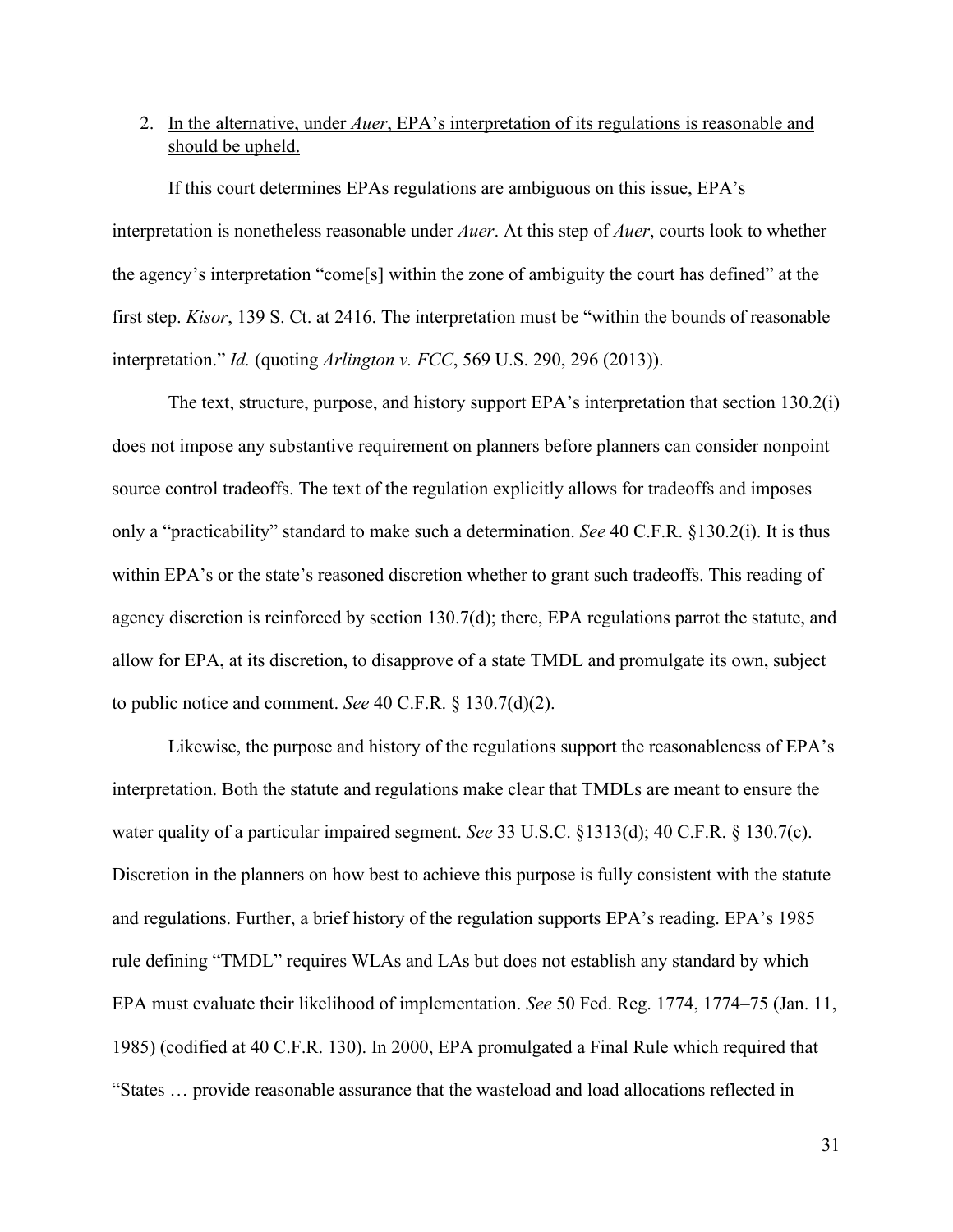TMDLs would be implemented." Revisions to the Water Quality Planning and Management Regulation, 65 Fed. Reg. 43,586, 43,591 (Jul. 13, 2000) (codified at 40 C.F.R. pts. 9, 122, 123, 124, 130). In 2003, however, EPA eliminated the 2000 rule. *See* Withdrawal of Revisions to the Water Quality Planning and Management Regulation, 68 Fed. Reg. 13,608 (Mar 19, 2003) (codified at 40 C.F.R. pts. 9, 122, 123, 124, 130). The "reasonable assurance" standard is not law and was expressly rejected by the executive branch. Thus, the text, purpose, and history of the regulation reinforce EPA's interpretation that no additional standard is applicable and that the regulation is discretionary.

### <span id="page-36-0"></span>3. The character and context of EPA's interpretation entitles it to controlling weight.

At this stage, courts look to whether the agency's interpretation claiming deference was "one actually made by the agency . . . it must be the agency's 'authoritative' or 'official position,' rather than any more ad hoc statement not reflecting the agency's views." *Kisor*, 139 S. Ct. at 2416. "Next, the agency's interpretation must in some way implicate its substantive expertise." *Id.* at 2417. "Finally, an agency's reading of a rule must reflect 'fair and considered judgement' to receive *Auer* deference." *Id.*

These steps are easily satisfied. EPA promulgated the Lake Chesaplain TMDL via notice and comment rulemaking; its interpretation of its regulations as allowing for tradeoffs without reasonable assurance was not an ad hoc position nor a post hoc rationalization convenient for litigation. Likewise, this interpretation implicates EPA's substantive expertise given that it was exercised in a TMDL—an action that goes to the heart of EPA expertise given the blend of policy, science, and technical know-how required for such a document.

CLW argues that a 1991 EPA guidance document requires that EPA must have "reasonable assurances that nonpoint source reduction will in fact be achieved." GUIDANCE FOR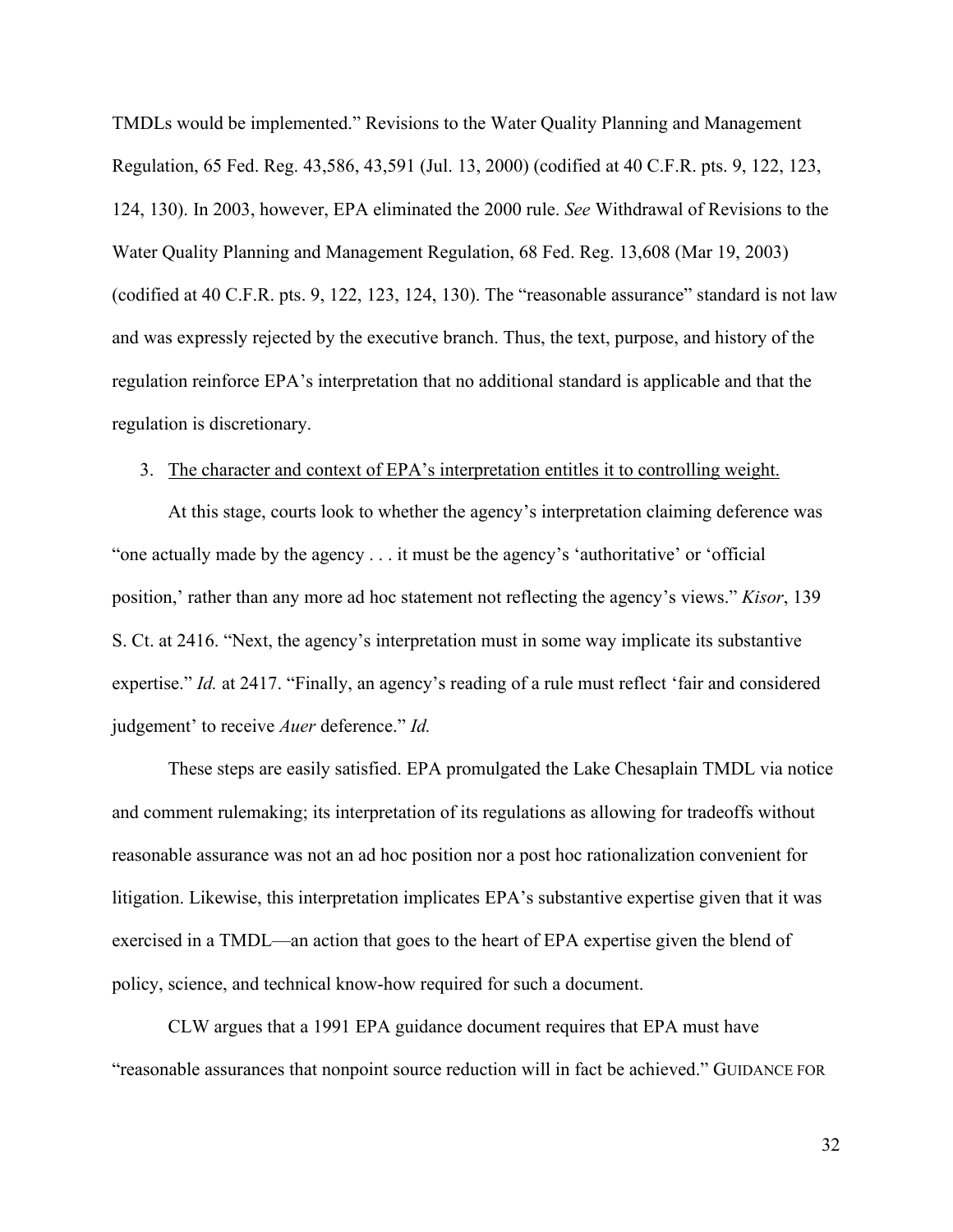WATER QUALITY BASED DECISIONS: THE TMDL PROCESS 15 (EPA 1991). This misapprehends the nature of guidance documents. As later EPA guidelines make clear, "[t]hese TMDL review guidelines are not themselves regulations. They are an attempt to summarize and provide guidance regarding currently effective statutory and regulatory requirements relating to TMDLs." GUIDELINES FOR REVIEWING TMDLS UNDER EXISTING REGULATIONS ISSUED IN 1992 1 (EPA 2002). As this document makes clear via its use of "should," "reasonable assurances" are not mandated by the regulations. *See id.* at 1, 4. Thus, the reasonable assurance standard is a general statement of policy, rather than a binding rule. *See National Mining Ass'n v. McCarthy*, 758 F.3d 243, 252 (D.C. Cir. 2014) ("An agency action that merely explains how the agency will enforce a statute or regulation—in other words, how it will exercise its broad . . . permitting discretion under some extant statute or rule—is a general statement of policy."). As such, EPA's interpretation embodied in the TMDL that was subject to notice and comment rulemaking bears more weight than guidance which was not.

In sum, this court should defer to EPA's interpretation that no "reasonable assurance" was required by the regulations, and that only a factual determination of whether nonpoint source controls were practicable was necessary.

## <span id="page-37-0"></span>**B. EPA did not act arbitrarily or capriciously under the APA when it offset WLAs with anticipated reductions to LAs.**

The Administrative Procedure Act provides that final agency actions can be set aside if "arbitrary, capricious, an abuse of discretion, or otherwise not in accordance with law." 5 U.S.C. § 706(2)(A). The Supreme Court has made clear that:

[A]n agency rule would be arbitrary and capricious if the agency has relied on factors which Congress has not intended it to consider, entirely failed to consider an important aspect of the problem, offered an explanation for its decision that runs counter to the evidence before the agency, or is so implausible that it could not be ascribed to a difference in view or the product of agency expertise.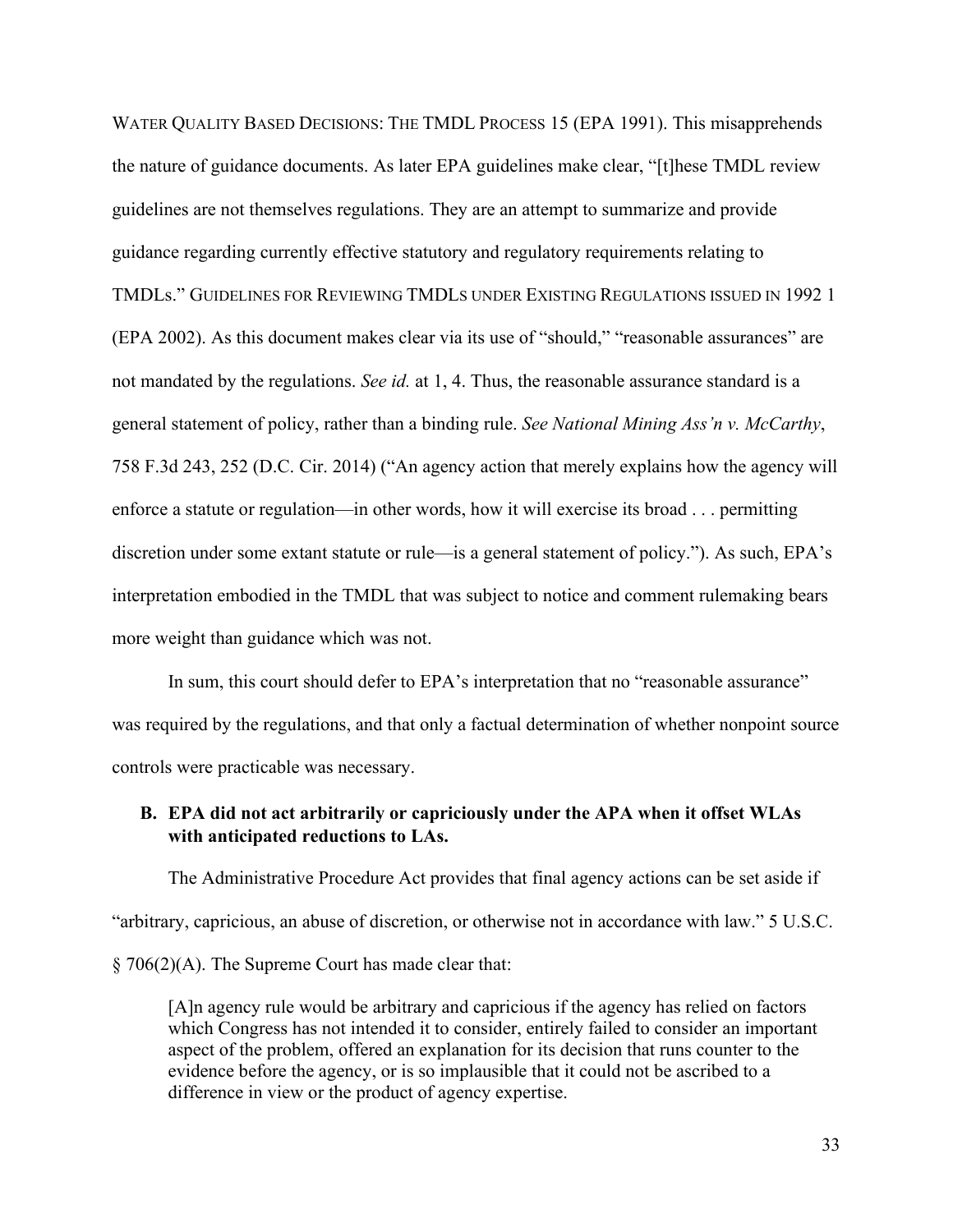*Motor Vehicle Manufacturers Ass'n of U.S. v. State Farm Mut. Auto. Ins. Co.*, 463 U.S. 29, 43 (1983). Arbitrary and capricious review is "highly deferential" and "presumes the validity of the agency's action … [if] a rational basis exists for its decision." *Natural Resources Defense Council v. EPA,* 16 F.3d 1395, 1400-01 (4<sup>th</sup> Cir. 1993). Because EPA actions taken pursuant to the Clean Water Act "often require the evaluation of sophisticated data[,]" the reviewing court's role is not to "sit as a scientific body," but to ensure that EPA "show[s] that a rational connection exists between its decision-making process and its ultimate decision." *Id*. at 1401.

CLW anchors its challenge in EPA's departure from its 1991 guidance document and lack of evidence that New Union would implement BMPs. Thus, the only *State Farm* factor implicated is the question of whether EPA failed to consider an important aspect of the problem. Yet even this is insufficient. First, guidance documents are not binding law and an agency may depart from them without acting arbitrarily. *See Southern Forest Watch v. Jewell*, 817 F.3d 965, 972–74 (6th Cir. 2016) (holding that an operating manual was not binding law and that the Park Service did not act arbitrarily or capriciously by departing from the steps for public comment detailed in its manual).

Second, CLW relies on the political pressure that led New Union to change its original proposal and history subsequent to EPA's adoption of the TMDL to suggest that EPA acted arbitrarily. Yet, the subsequent history is irrelevant to determining whether EPA acted arbitrarily at the time it promulgated the TMDL. Further, EPA, in reviewing the scientific record before it, could reasonably determine that nonpoint source controls were practicable. The record shows that both CAFO's and septic systems contributed a "substantial amount" of phosphorus to Lake Chesaplain, despite exemptions for each under traditional CWA permitting. R. at 8. EPA could reasonably determine that elimination or mitigation of those exemptions for certain nonpoint